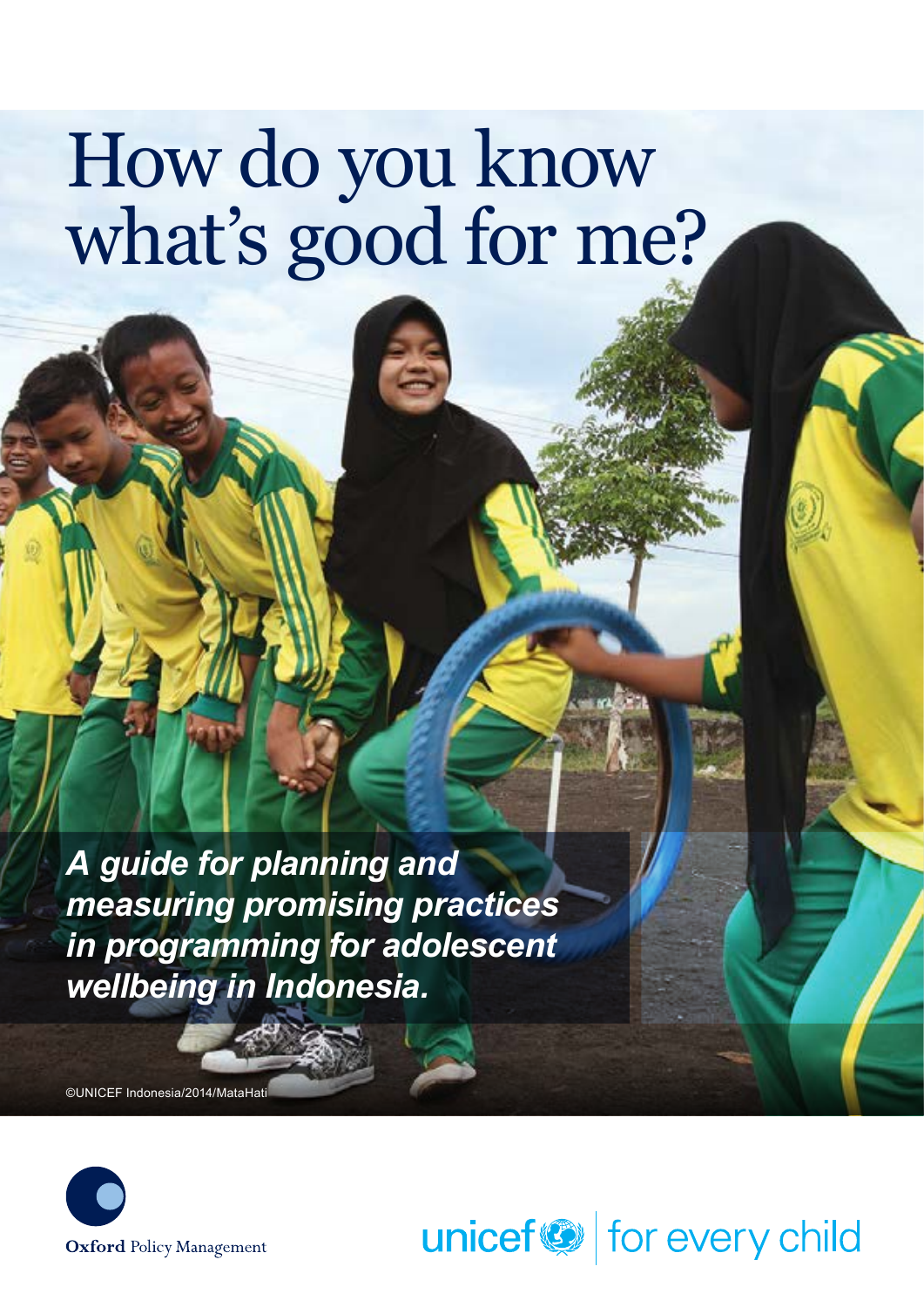**Technical note:** In this publication unless otherwise indicated the term 'adolescent' refers to all those between the ages of 10 and 19 and acknowledging that characteristics of this stage may extend up to age 24, and that adolescent well-being is also determined by early child development before age 10. The term young people may be used interchangeably with adolescents for ease of reading

**Acknowledgements:** This report represents a collaborative effort made possible by the contributions of experts in the field of child and adolescent development and wellbeing. Special thanks are extended to the adolescents whom we met and who shared their views and opinions so openly and honestly, to their parents, guardians and community members as well as the professionals and programme staff who work with them. We are also immensely grateful to the adolescent U-Reporters who responded so enthusiastically to the on-line poll.

We sincerely acknowledge and extend our thanks to the management and programme staff at UNICEF Indonesia; Gunilla Olsson, Representative and Lauren Rumble Deputy Representative, Hiroyuki Hattori, Chief of Education, Ticiana Garcia-Tapia, Youth and Adolescent Development Specialist, Aidan Cronin Chief of WASH, Valerie Crab Innovation Lead, Andi Yoga Tama, Chief of Banda Aceh Field Office.

Sincere thanks are extended to the UNICEF partners: Ministry of Social Affairs, Ministry of Health, Ministry of Education and Culture and Ministry of National Development Planning and their local departments in Sabang and Bandung; Youth Network KAMUS, Rumah KitaB, Plan International, GIZ Fit for School programme, RCA Palladium, Ditjen Pemasyarakatan, Childfund Indonesia, Sinergi Muda, Pannafoto, JHUCCP, Nutrition International, PKBI, KPAN, Save the Children, UNFPA, BKKBN, Wahana Visi Indonesia, Fokus Muda, Helen Keller International and to those organisations who participated in the case studies; Sabang City Administration; Micronutrient Initiative (MI), Bandung; Save the Children (StC), Bandung; Perkumpulan Sangaar Sahabat Anak – Friendly Places for Children Association (BSCP), Bandung; Indonesia Planned Parenthood Federation (PKBI), Banda Aceh; Pusat Kajian Pendidikan dan Masyarakat (PKPM), Banda Aceh.

Research drafting and synthesis of the methodology was carried out by Oxford Policy Management.

**Proposed citation:** Elayn Sammon, Mehjabeen Jagmag, Monica Martinez, Revita Wahyudi (2017) How do you know what's good for me? A guide for planning and measuring promising practices in programming for adolescent wellbeing in Indonesia.

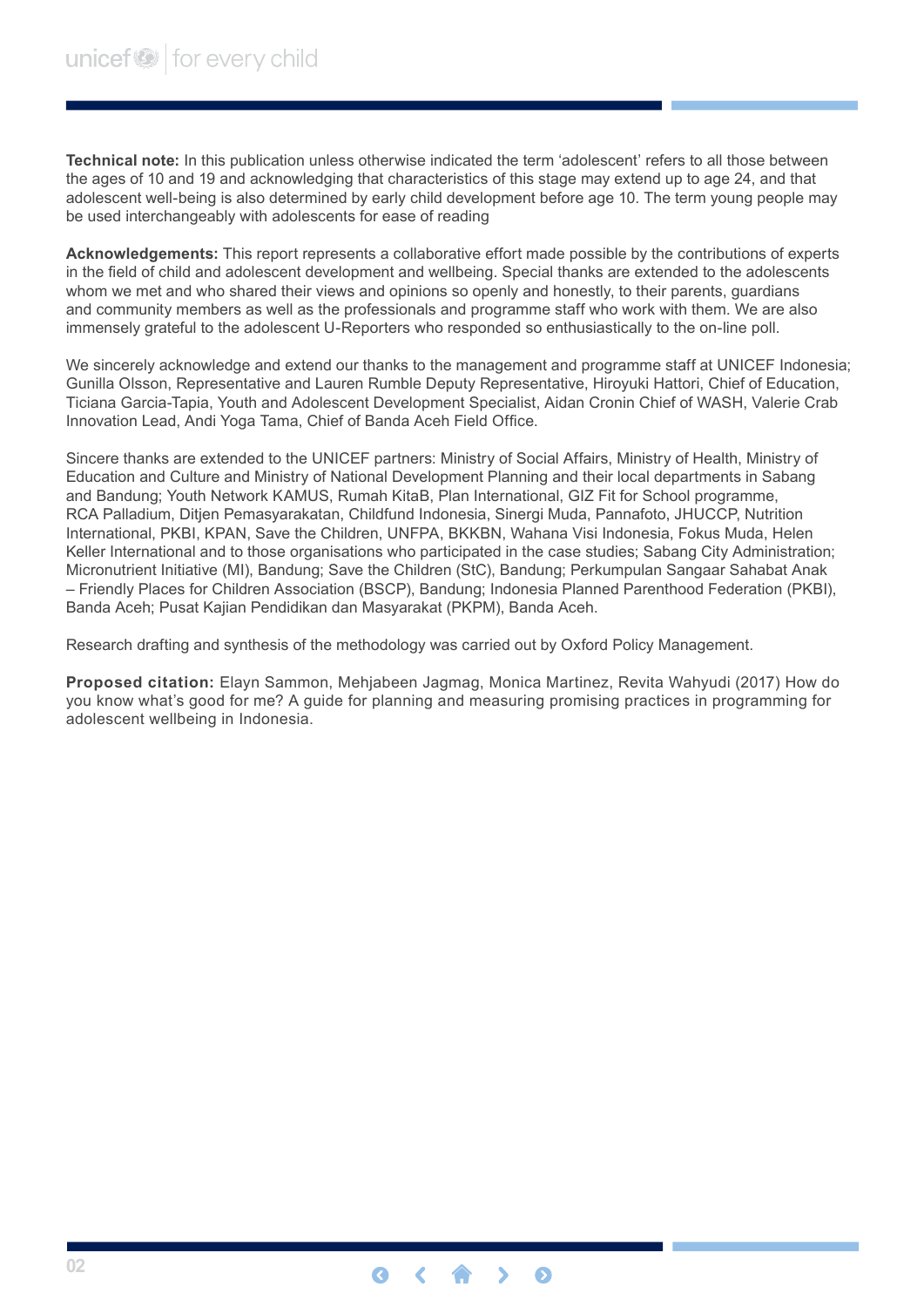# Table of contents

| Section I          |                                                                 |
|--------------------|-----------------------------------------------------------------|
|                    |                                                                 |
|                    | Who are adolescents and why do they need special attention?  05 |
|                    |                                                                 |
|                    |                                                                 |
|                    |                                                                 |
| <b>Section II</b>  |                                                                 |
|                    |                                                                 |
| <b>Section III</b> |                                                                 |
|                    |                                                                 |
| 1.1.               |                                                                 |
| 1.2.               | Decide if you are reviewing a single programme or intervention  |
|                    |                                                                 |
| 1.3.               | Conduct a desk review to gather as much information about the   |
|                    |                                                                 |
| 1.4                | Hold a meeting with key stakeholders and explain the process14  |
| 1.5                | Final selection of programme or programmes for in-depth         |
|                    |                                                                 |
| 1.6                |                                                                 |
| 1.7                |                                                                 |
| 1.8                |                                                                 |
| 1.9                |                                                                 |
|                    |                                                                 |
| <b>Section IV</b>  |                                                                 |
|                    |                                                                 |
|                    |                                                                 |
|                    |                                                                 |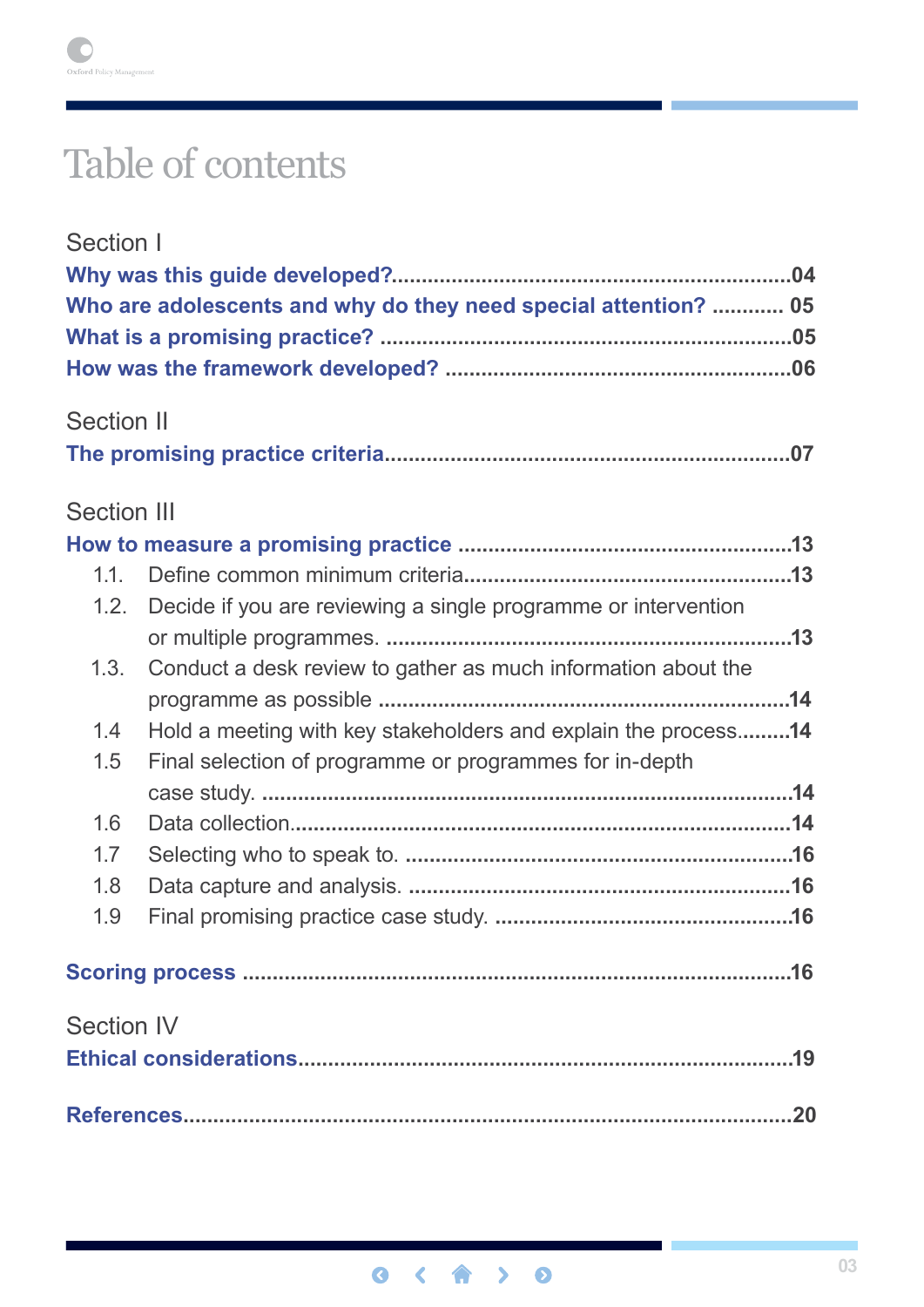<span id="page-3-0"></span>

©UNICEF Indonesia/2017/Liz Pick

#### Section I

#### **1. Why was this guide developed?**

Adolescent programming is a critical intervention area for UNICEF. However, there is not enough robust evidence on what works and what does not. The lack of documentary evidence makes identifying interventions that are effectively addressing these issues particularly difficult. Using an evidence-based methodology is a useful mechanism to understand if and how programming for adolescent wellbeing works.

The framework for planning and measuring promising practice in programming for adolescent wellbeing is a low-cost qualitative methodology that has been tested extensively in Indonesia, and can help you to monitor the implementation of a programme and to clearly demonstrate why the chosen intervention is a promising practice. This guide will help you to use the framework to establish the credibility of a programme.

Credibility with stakeholders is a critical asset for successful programming activity. It means that you can assure the people who are involved in and who directly benefit from programme interventions that their investments, of both time and resources, will achieve results, because you are using a tried and tested design. Stakeholders include clients, beneficiaries, or recipients of an intervention. Other stakeholders can include your managers and colleagues, donors, government and non-government organisations<sup>1</sup> and private sector partners.

This guide was developed to help you design and deliver credible programmes for adolescents. It provides a framework for you to plan effective strategies and interventions to make best use of limited resources in contexts of inequality and huge need and can contribute to the design of your monitoring and evaluation plan.

If your programme is already in the implementation phase, you can use this framework as a benchmarking tool. It can help you to see if your programme is ontrack to be considered a promising practice, and if necessary to alter course.

This framework was developed and tested in Indonesia to review adolescent programmes<sup>2</sup>. However, the principles of the framework are

 <sup>2</sup> Sammon, E.M., Jagmag, M., Martinez, M. and Wahyudi, R. (2017) How do you know what's good for us? Final Report of the Overview of Promising Practices of Adolescent Programming in Indonesia. UNICEF: Jakarta



 <sup>1</sup> Includes faith-based organisations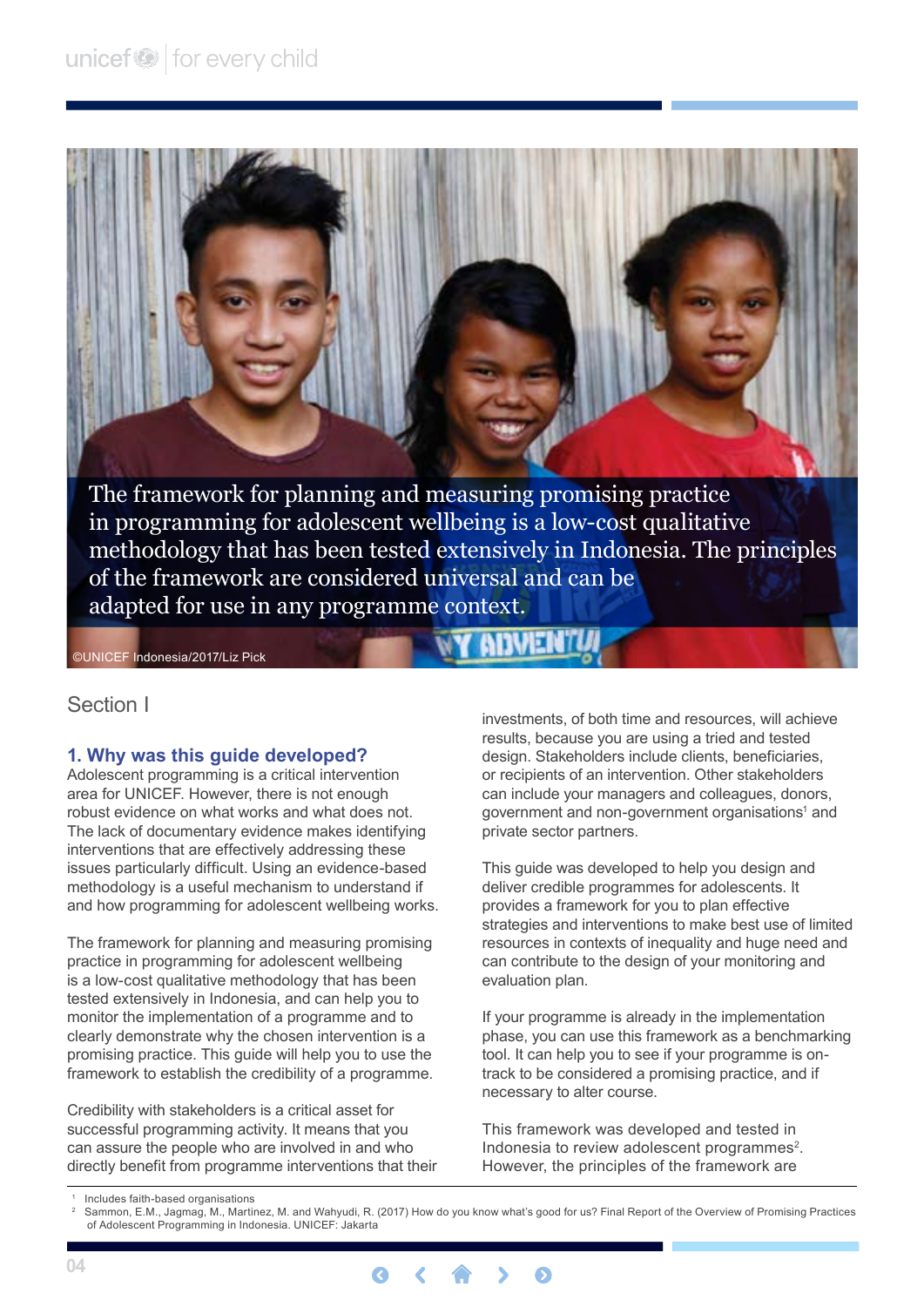<span id="page-4-0"></span>considered universal and can be adapted for use in any programme context.

#### **2. Who are adolescents and why do they need special attention?**

This guide uses the United Nations definition of adolescence as the period from 10 to 19 years of age, acknowledging that characteristics of this stage may extend up to age 24, and that adolescent wellbeing is also determined by early child development before age 10<sup>3</sup>.

The age range 10-14 years old is considered of critical importance because this is the onset of physical, emotional, cognitive and social changes - a rapid and rich learning period and associated risk factors.

Most people agree that adolescence is the period when a person undergoes significant physical and cognitive growth and development, acquires their individual identity and learns how to become independent4 . It is a social rather than biological paradigm which is applied to define that period of transition from childhood to adulthood. As such, the definitions can vary according to culture and context.

For the most part adolescents are healthy but as they develop they become exposed to new risks at many levels. This can jeopardise their own health and the health of their future children.

UNICEF note that, "adolescence is a defining time in the development of a child…young people are figuring out who they want to be…negative experiences during this time can be amplified and lead to negative outcomes"5 .

The message from the World Health Organisation is clear, "promoting healthy behaviours during adolescence, and taking steps to better protect young people…are critical…for countries' future health and ability to develop and thrive"6 .

#### **3. What is a promising practice?**

A promising practice is defined as, "A programme or intervention which meets a specific set of criteria, which describes what works to improve the lives of individuals and which is sustainable or replicable in a specific context".

#### **Box 1**

# **Promising Practice that Works**

Promising practice belongs to a continuum of practices that "represents the ongoing application of knowledge about what is working to improve desired outcomes in each context". (*Spencer and others 2013)*

Promising practice is "evidence-based, [and demonstrates] equity, values orientation, innovativeness and youth involvement", but where, "no evaluation of outcomes has been conducted and thus there is no evidence of effectiveness". *UNICEF MENARO (2015) Analytical Report on the Good Practices in Adolescent and Youth Programming, UNICEF MEN-ARO, on behalf of the UNIATTTYP, RUNDG Arab States/MENA*

Promising practice is, "evidence-based information about what works to improve the lives of children, youth, and families" *Promising Practices Network <http://www.promisingpractices.net> (archived)*

This definition is derived from the combined experience of the Promising Practices Network, the Centers for Disease Control (CDC) and UNICEF MENARO 2015, Box 1.

To make a distinction between those practices which are definitively a promising practice and those which with additional forthcoming evidence or with a course correct could in the future be considered a promising practice, a ranking is provided to describe the continuum from good idea to promising practice,

- Promising Practice meets most of the criteria for promising practice
- Emerging Practice meets many of the criteria but there is insufficient information to determine if it currently meets most of the essential criteria
- Undetermined Practice does not yet meet promising or emerging practice criteria or there is insufficient information to assess if it will meet promising or emerging practice criteria.

Programmes are considered on this continuum towards promising practice, which allows for variable results to be reported.

 <sup>5</sup>UNICEF (2017) Working with and for Adolescents. UNICEF Programme Guidance for the Second Decade of a Child's Life. UNICEF: New York <sup>6</sup> http://www.who.int/mediacentre/factsheets/fs345/en/



<sup>&</sup>lt;sup>3</sup> UNICEF (2011) The State of the World's Children. Adolescence – An Age of Opportunity. UNICEF: New York

 <sup>4</sup> Schmied, V. and Tully, L. (2009) Effective strategies and interventions for adolescents in a child protection context. Centre for Parenting and Research: New South Wales, and WHO (2014) Health for the Worlds Adolescents. A second chance in the second decade. WHO: Geneva. Retrieved 23rd June 2017 from http://apps.who.int/adolescent/second-decade/section1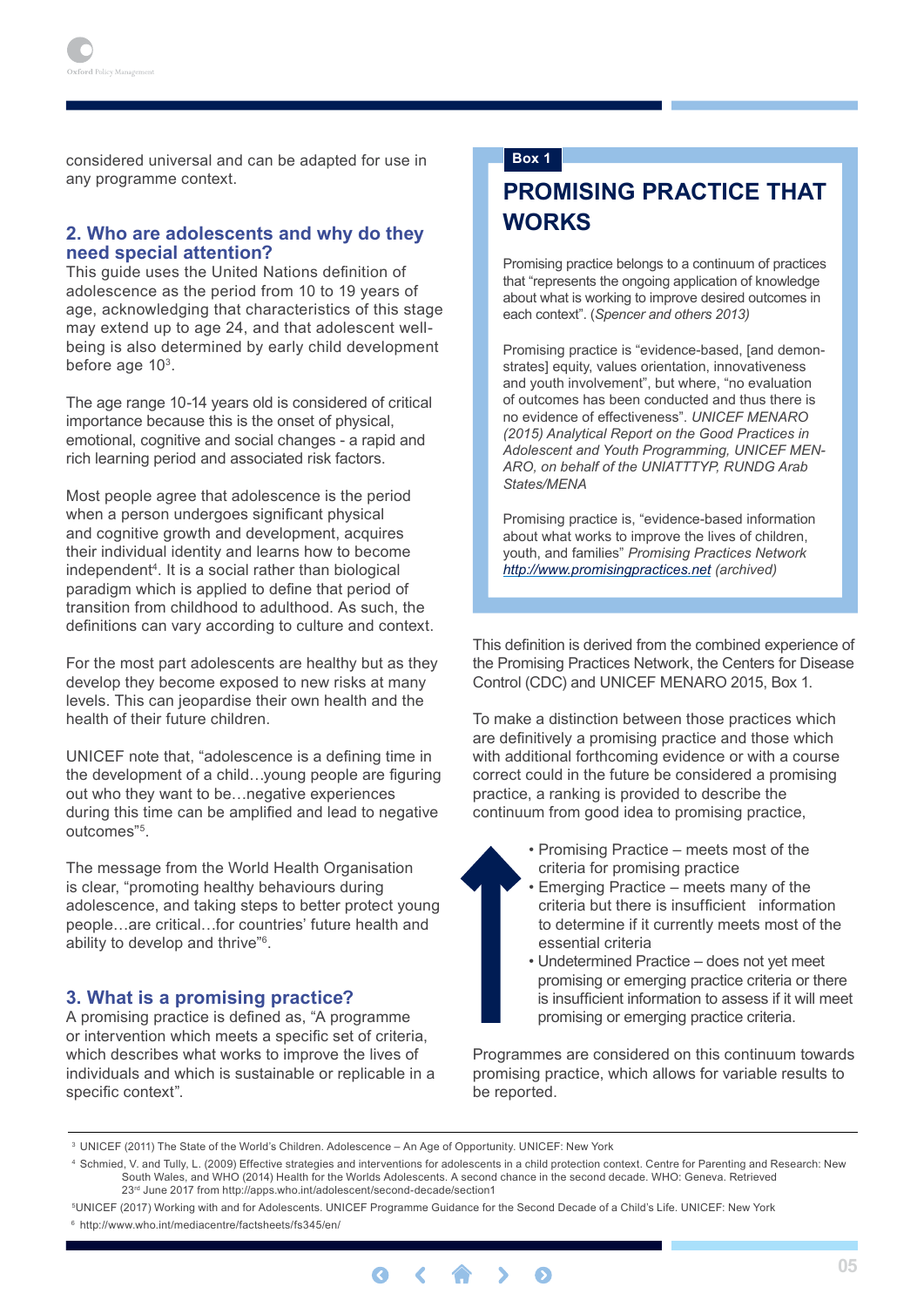#### <span id="page-5-0"></span>**4. How was the framework developed?**

The 11 evidence-based criteria were derived from a review of literature related to promising practice in human development (Box 3). These were refined with technical inputs from key stakeholders in Indonesia, including adolescents, to describe what works to improve the wellbeing of adolescents and to determine if a specific programme is scalable or replicable in each context. The criteria were cross-referenced with the 5 domains of the UNICEF adolescent development framework – health and wellbeing, education and learning, protection, transition to work and participation and engagement (Box 2). The framework was field-tested using a case study approach in two locations, one urban located close to the capital Jakarta, and one remote rural in Western Indonesia. It was complemented using a virtual platform to engage young people through a poll developed by youth networks.



#### **Box 2**

# **UNICEF adolescent development framework as used in Inception Report**

|                       |                                                |                                                                         |                                          |                                                                       |                                                       | $5x5$ PLUS $5$                                                       |  |
|-----------------------|------------------------------------------------|-------------------------------------------------------------------------|------------------------------------------|-----------------------------------------------------------------------|-------------------------------------------------------|----------------------------------------------------------------------|--|
|                       | <b>Health and</b><br>Wellbeing                 | <b>Education and</b><br>Learning                                        | <b>Protection</b>                        | <b>Transition</b><br>to Work                                          | <b>Participation and</b><br><b>Engagement</b>         | PLUS <sub>5</sub>                                                    |  |
| $\times$<br><b>IQ</b> | All cause<br>mortality rate                    | <b>Proficiency in</b><br>reading and<br>mathematics*                    | <b>Child marriage</b><br>(by 15 and 18)* | Time spent on<br>economic activities                                  | Indicators in this<br>domain are under<br>development | Adolescent<br>population                                             |  |
|                       | Suicide<br>mortality rate*                     | Youth literacy rate*                                                    | Homicide<br>mortality rate*              | Time spent on unpaid<br>household services*                           |                                                       | Adolescents living<br>below the inter-<br>national poverty line*     |  |
|                       | <b>Adolescent</b><br>hirth rate*               | <b>Completion rate for</b><br>primary education                         | Intimate partner<br>violence*            | Information and<br>communication tech-<br>nology (ICT) skills*        |                                                       | Use of improved<br>drinking water source<br>and sanitation facility* |  |
|                       | Prevalence of<br>underweight and<br>overweight | <b>Completion rate</b><br>for lower and<br>upper secondary<br>education | <b>Violent</b><br>discipline*            | <b>Adolescents</b><br>not in education.<br>employment or<br>training* |                                                       | Gini (inequality)<br>index                                           |  |
|                       | Substance use                                  | Out-of-school rate                                                      | <b>Experience of</b><br>bullying         | Unemployment rate*                                                    |                                                       | Social institutions<br>and gender index                              |  |

 $\bullet$ 

Q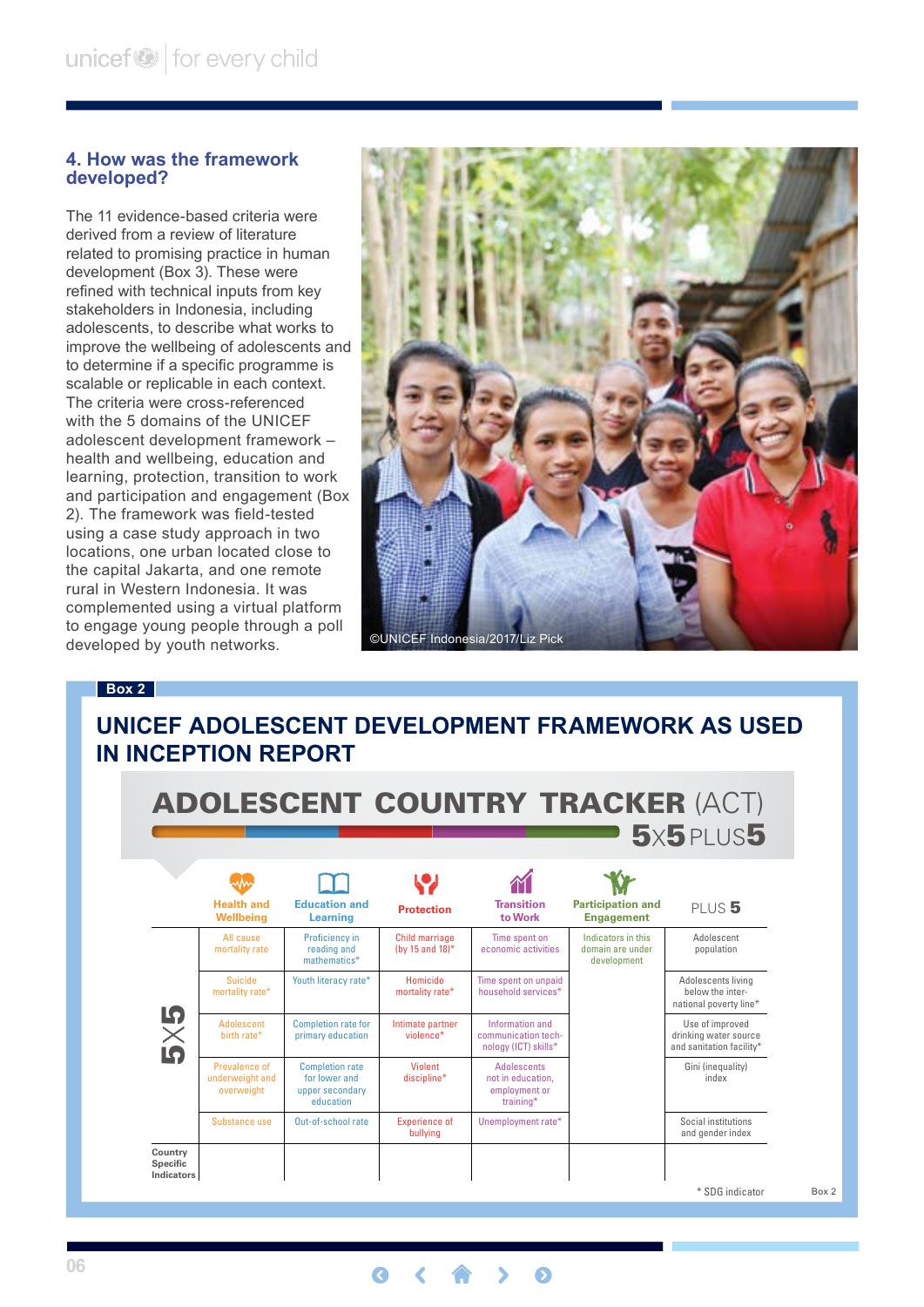# <span id="page-6-0"></span>Section II

## **1. The promising practice criteria**

The 11 criteria for review of a programme as a promising practice in programming for adolescent wellbeing are described in Box 3. They include those that,

- 1. Have a solid evidence-based design
- 2. Have developed a theory of change on how outcomes will be achieved
- 3. Have sufficient and necessary documentation to be evaluated
- 4. Are considered by stakeholders as appropriate for adolescents
- 5. Have a monitoring and evaluation system in place
- 6. Address cultural and gender specific issues
- 7. Have developed mechanisms to identify and reach the most vulnerable populations
- 8. Have generated evidence of positive impact for beneficiaries, and
- 9. Have the potential for replication and scaling up
- 10. Have involved and empowered adolescent in its plan and delivery
- 11. Are considered innovative and flexible



©UNICEF Indonesia/2017/Liz Pick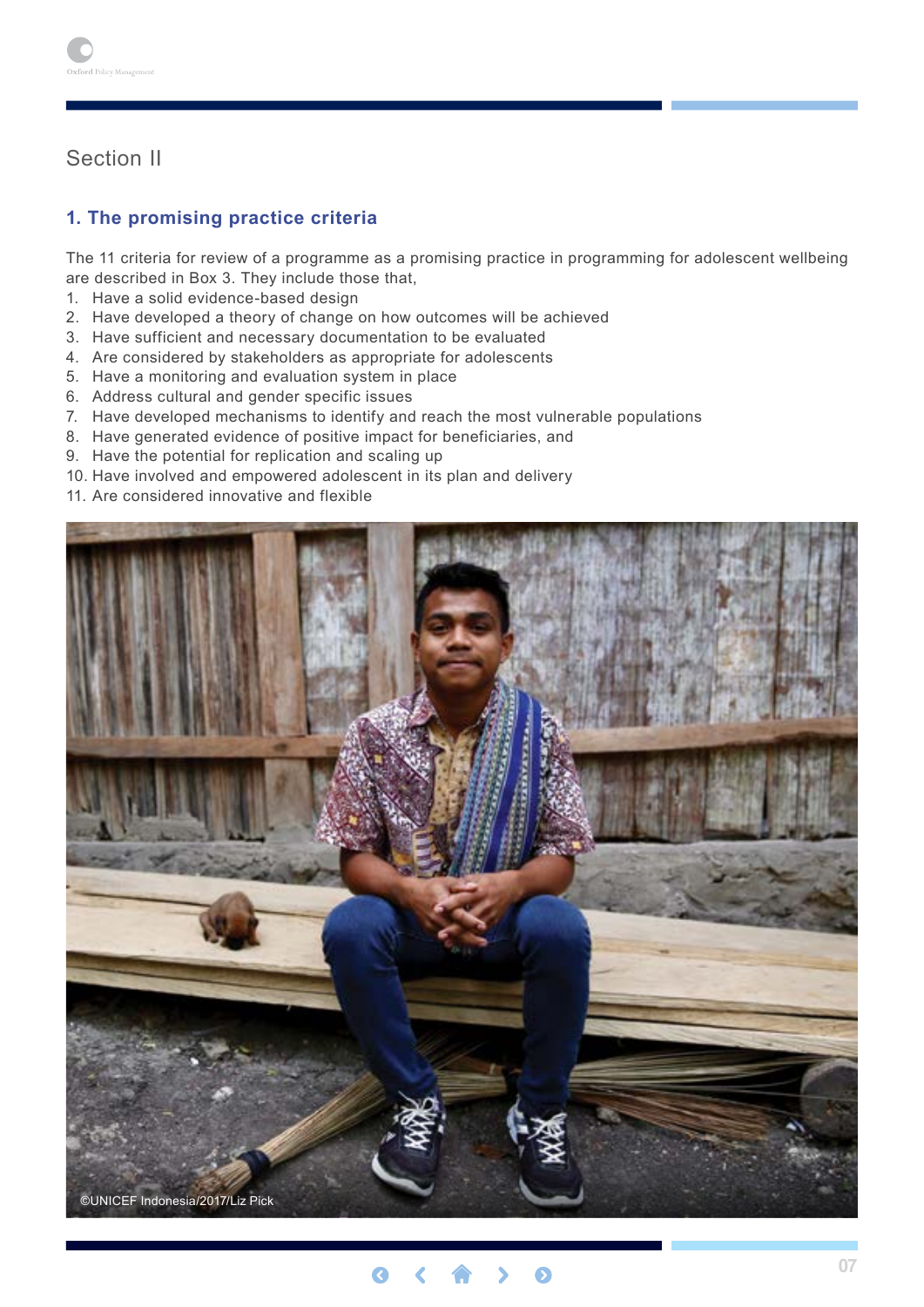# unicef<sup>(2)</sup> for every child

|                | Box 3<br><b>Promising Practice Criteria - Programming for</b><br><b>Adolescent Wellbeing - Analysis Matrix</b> |                                                                                                                                                                                                                                            |                                                                        |                                              |            |                                 |                                    |  |
|----------------|----------------------------------------------------------------------------------------------------------------|--------------------------------------------------------------------------------------------------------------------------------------------------------------------------------------------------------------------------------------------|------------------------------------------------------------------------|----------------------------------------------|------------|---------------------------------|------------------------------------|--|
|                |                                                                                                                |                                                                                                                                                                                                                                            | <b>Five domains of the UNICEF</b><br>adolescent development frameworkv |                                              |            |                                 |                                    |  |
|                |                                                                                                                |                                                                                                                                                                                                                                            | 1                                                                      | $\overline{2}$                               | 3          | 4                               | 5                                  |  |
| No.            | Promising<br><b>Practice Criteria</b>                                                                          | Area of Inquiry                                                                                                                                                                                                                            | <b>Health and</b><br>Well-being                                        | <b>Education</b><br>and<br>Learning          | Protection | <b>Transition</b><br>to<br>Work | Participation<br>and<br>Engagement |  |
|                |                                                                                                                |                                                                                                                                                                                                                                            |                                                                        | Source: programme documents; KII; FGD; other |            |                                 |                                    |  |
|                | Evidence-<br>based<br>programme<br>design                                                                      | How does programme design comply with<br>international and national obligations and<br>commitments on human rights and gender<br>equality; how is the programme design<br>evidence based?                                                  |                                                                        |                                              |            |                                 |                                    |  |
| 2              | A theory of<br>change                                                                                          | How does the programme specify intended<br>outcomes and describe the activities that are<br>related to those outcomes?                                                                                                                     |                                                                        |                                              |            |                                 |                                    |  |
| 3              | Documentation                                                                                                  | Is there a book, manual, or other available<br>writings and training materials that specify<br>the components of the programme and<br>describe how to administer it?                                                                       |                                                                        |                                              |            |                                 |                                    |  |
|                | Accepted<br>practice                                                                                           | How do stakeholders demonstrate general<br>acceptance of the programme as appropriate<br>for use with children?                                                                                                                            |                                                                        |                                              |            |                                 |                                    |  |
| $\overline{5}$ | Monitoring and<br>evaluation                                                                                   | Is there an effective monitoring and<br>evaluation plan and evidence of its<br>execution?                                                                                                                                                  |                                                                        |                                              |            |                                 |                                    |  |
| 6              | Cultural<br>competency<br>and<br>partner-ships                                                                 | How does the programme consider the<br>specific requirements of and involve<br>adolescent boys and girls, adolescents<br>of different religions or ethnic groups,<br>adolescents with disabilities including<br>intellectual disabilities? |                                                                        |                                              |            |                                 |                                    |  |

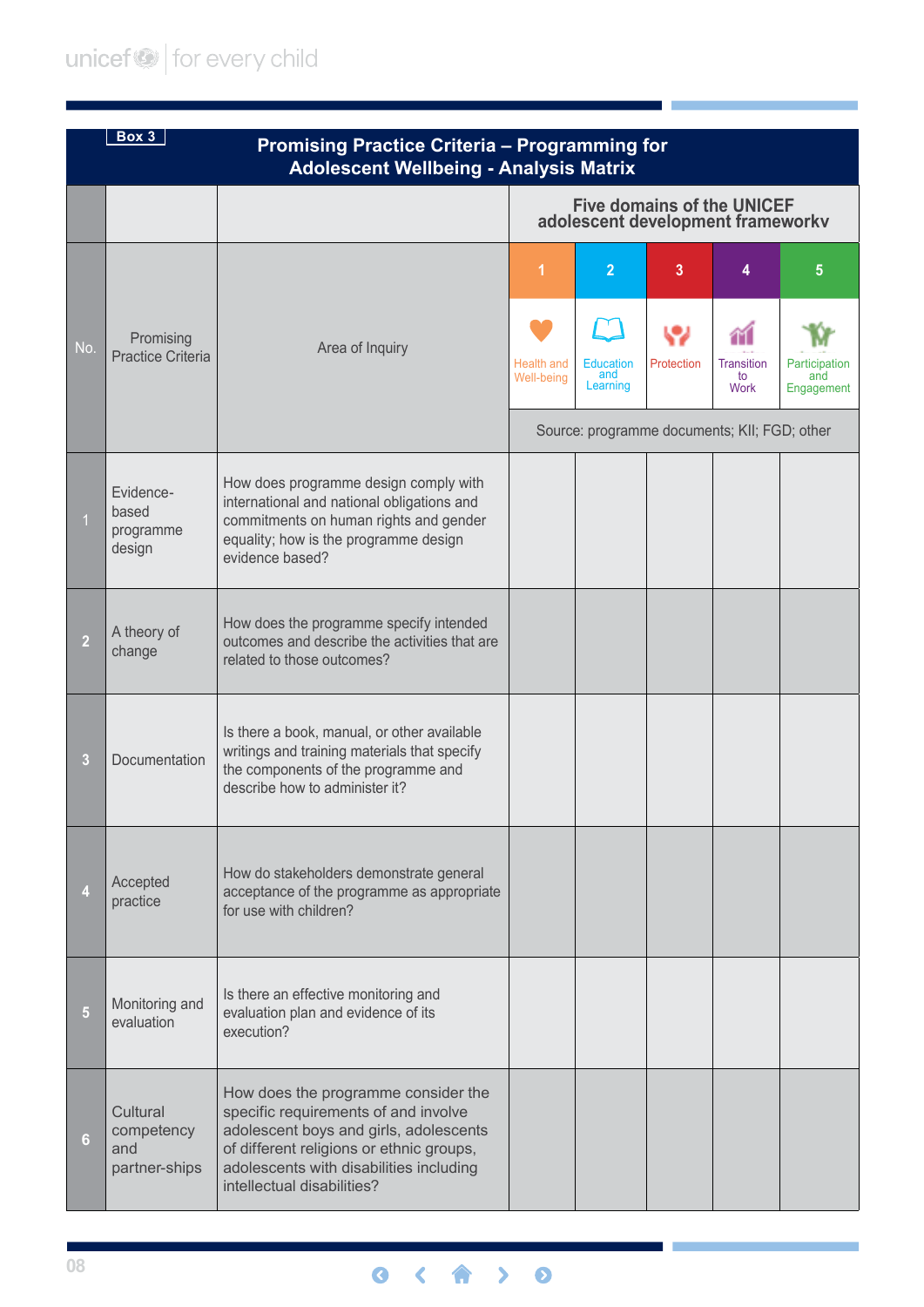|     | Box 3<br><b>Promising Practice Criteria - Programming for</b><br><b>Adolescent Wellbeing - Analysis Matrix</b> |                                                                                                                                                                                                                                   |                                                                        |                                                       |                 |                                      |                                         |  |
|-----|----------------------------------------------------------------------------------------------------------------|-----------------------------------------------------------------------------------------------------------------------------------------------------------------------------------------------------------------------------------|------------------------------------------------------------------------|-------------------------------------------------------|-----------------|--------------------------------------|-----------------------------------------|--|
|     |                                                                                                                |                                                                                                                                                                                                                                   | <b>Five domains of the UNICEF</b><br>adolescent development frameworkv |                                                       |                 |                                      |                                         |  |
| No. | Promising<br><b>Practice Criteria</b>                                                                          | Area of Inquiry                                                                                                                                                                                                                   | 1<br><b>Health and</b><br>Well-being                                   | $\overline{2}$<br><b>Education</b><br>and<br>Learning | 3<br>Protection | 4<br><b>Transition</b><br>to<br>Work | 5<br>Participation<br>and<br>Engagement |  |
| 7   | <b>Reaches</b><br>most<br>vulnerable<br>and<br>marginalised                                                    | How does the programme identify<br>and reach the poorest adolescents,<br>adolescent girls, adolescents with<br>disabilities, adolescents affected by HIV;<br>adolescents affected by violence; other<br>marginalised populations? |                                                                        | Source: programme documents; KII; FGD; other          |                 |                                      |                                         |  |
| 8   | Evidence<br>of positive<br>outcomes<br>and/or impact                                                           | Has the programme been subject<br>to an external independent study<br>demonstrating positive outcomes? Is the<br>evaluation available for review? How do<br>programme participants perceive the<br>benefits of the programme?     |                                                                        |                                                       |                 |                                      |                                         |  |
| 9   | Sustainable<br>and replicable                                                                                  | How did the programme put in place<br>plans for the project to be sustainable<br>after the initial phase was complete?<br>This includes finance, policy and<br>delivery structures                                                |                                                                        |                                                       |                 |                                      |                                         |  |
| 10  | Involved and<br>empowered<br>adolescent                                                                        | How did the programme create a<br>safe space for adolescent to actively<br>participate and contribute to the<br>programme's plan and delivery?                                                                                    |                                                                        |                                                       |                 |                                      |                                         |  |
| 11  | Innovative                                                                                                     | Was the programme design flexible<br>when required to change and adapt to<br>new information and challenges?                                                                                                                      |                                                                        |                                                       |                 |                                      |                                         |  |

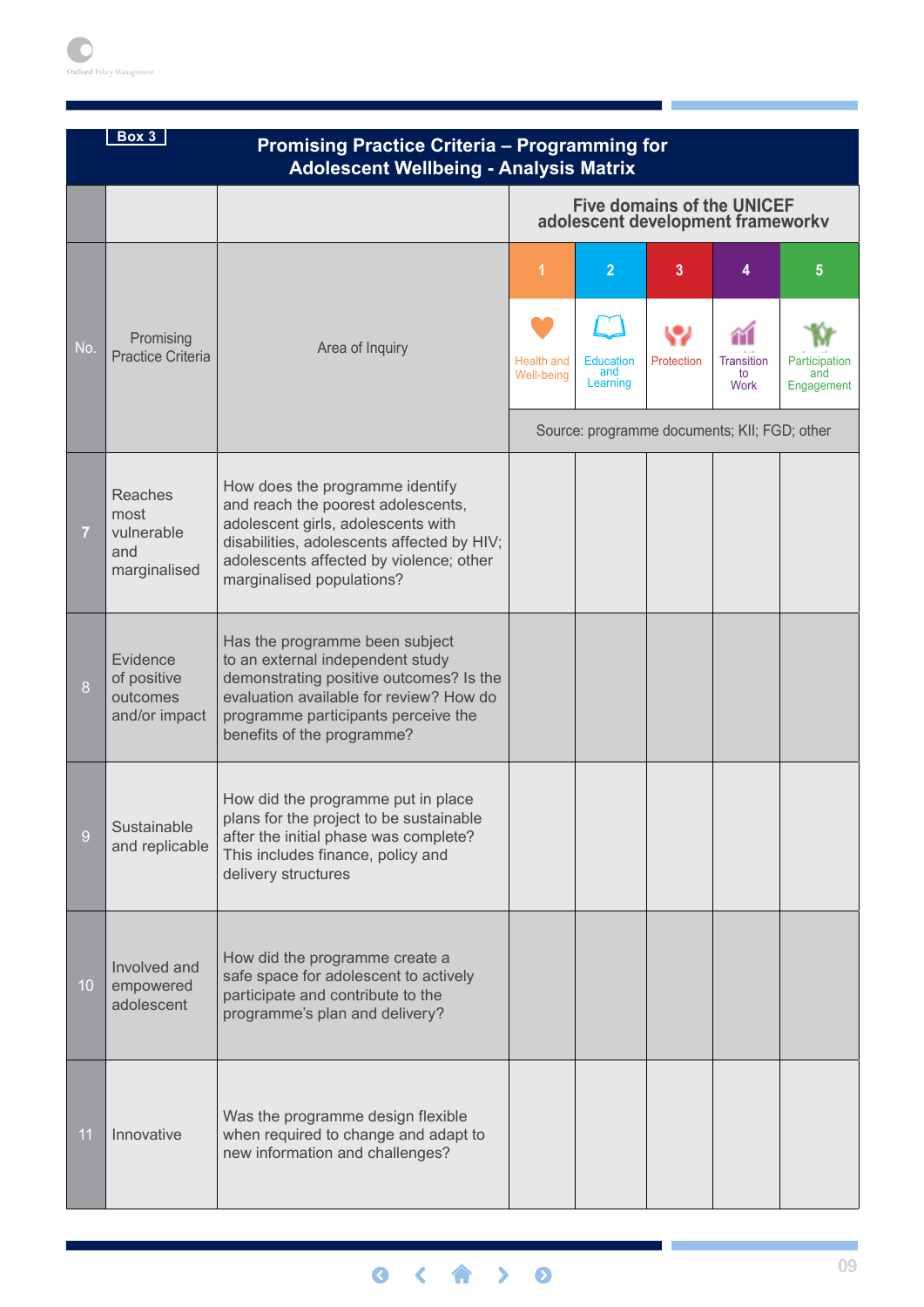To score a programme for each criterion you will need to consider your key research questions, (Box 4)

|                | Box 4<br>Key research questions against each promising practice criteria and area of enquiry |                                                                                                                                                                                                       |                                                                                                                                                                                                                                                                                                                                                                      |                                                                                                  |  |  |  |
|----------------|----------------------------------------------------------------------------------------------|-------------------------------------------------------------------------------------------------------------------------------------------------------------------------------------------------------|----------------------------------------------------------------------------------------------------------------------------------------------------------------------------------------------------------------------------------------------------------------------------------------------------------------------------------------------------------------------|--------------------------------------------------------------------------------------------------|--|--|--|
|                | <b>Promising</b><br><b>Practice</b><br><b>Criteria</b>                                       | <b>Area of Enquiry</b>                                                                                                                                                                                | <b>Sub-questions</b>                                                                                                                                                                                                                                                                                                                                                 | <b>Relevant for</b><br>(see also Box 6)                                                          |  |  |  |
| $\mathbf{1}$   | Evidence-<br>based<br>programme<br>design                                                    | How does programme<br>design comply with<br>international and<br>national obligations<br>and commitments<br>on human rights and<br>gender equality; how is<br>the programme design<br>evidence based? | • How does programme meet international<br>commitments?<br>• Was the programme designed based on a<br>researched/ documented need?<br>How was it designed to address this need?<br>• Did the programme have a pilot to test the<br>design before scaling up? On what way<br>evidence from the pilot inform project design?<br>• Is this document publicly available? | Programme staff<br>Government staff                                                              |  |  |  |
| $\overline{2}$ | A theory of<br>change or clear<br>results chain                                              | How does the<br>programme specify<br>intended outcomes and<br>describe the activities<br>that are related to those<br>outcomes?                                                                       | • Did the programme have a well-defined theory<br>of change or other documented method to plan<br>outcomes, outputs and activities and measure<br>changes in the programme?<br>• Is this document publicly available?<br>• How was the theory of change incorporated into<br>programme design, implementation<br>and evaluation?                                     | Programme staff<br>Government staff                                                              |  |  |  |
| 3              | Documentation                                                                                | Is there a book, manual,<br>or other available writings<br>and training materials that<br>specify the components<br>of the programme<br>and describe how to<br>administer it?                         | • Does the programme have an<br>implementation plan?<br>• Is it available to the public?<br>· Is it clear, detailed and easy for non-<br>programmatic staff to read?"<br>• Was the plan followed? To what degree?<br>Was implementation and deviation in<br>implementation documented? Is this<br>documentation available?                                           | Programme staff<br>Government staff<br>Community members                                         |  |  |  |
| $\overline{4}$ | Accepted<br>practice                                                                         | How do stakeholders<br>demonstrate general<br>acceptance of the<br>programme as<br>appropriate for use with<br>adolescents?                                                                           | • Does the programme have buy in from the<br>government? How did it foster acceptance?<br>• Does the programme have buy in from the<br>community and parents? How did it foster<br>acceptance?<br>• Does the programme have buy in from civil<br>society and other organisations working with<br>adolescents? How did it foster acceptance?                          | Programme staff<br>Government staff<br>Parents and guardians<br>Community members<br>Adolescents |  |  |  |
| 5              | Monitoring and<br>evaluation                                                                 | Is there a monitoring<br>and evaluation plan and<br>evidence of its execution?                                                                                                                        | • Was M&E planned? To what degree was it<br>executed?<br>• Did the programme use the M&E data to<br>change and improve their strategy? How did<br>they do so?<br>Does the programme have an external<br>and independent assessment (formative,<br>summative, impact and/or process evaluation?)                                                                      | Programme staff<br>Government staff<br>Adolescents                                               |  |  |  |

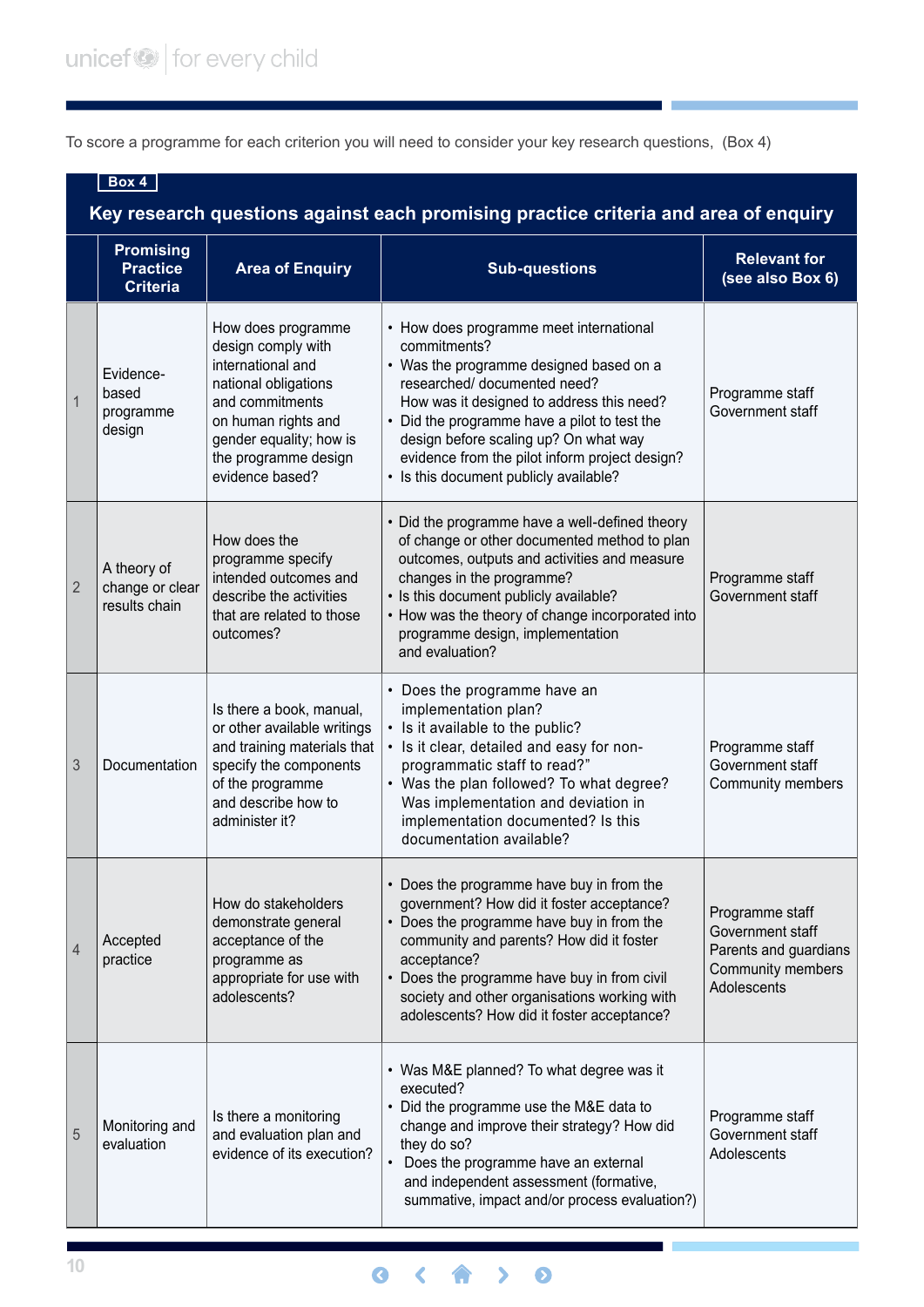| Key research questions against each promising practice criteria and area of enquiry |  |  |
|-------------------------------------------------------------------------------------|--|--|
|-------------------------------------------------------------------------------------|--|--|

|                | <b>Promising</b><br><b>Practice</b><br><b>Criteria</b> | <b>Area of Enquiry</b><br><b>Sub-questions</b>                                                                                                                                                                                                            |                                                                                                                                                                                                                                                                                                                                                                                                                                                                                                                                                                                                              | <b>Relevant for</b><br>(see also Box 6)                                                          |
|----------------|--------------------------------------------------------|-----------------------------------------------------------------------------------------------------------------------------------------------------------------------------------------------------------------------------------------------------------|--------------------------------------------------------------------------------------------------------------------------------------------------------------------------------------------------------------------------------------------------------------------------------------------------------------------------------------------------------------------------------------------------------------------------------------------------------------------------------------------------------------------------------------------------------------------------------------------------------------|--------------------------------------------------------------------------------------------------|
| 6              | Cultural<br>competency<br>and<br>partnerships          | How does the programme<br>consider the specific<br>requirements of and<br>involve adolescent<br>boys and girls, of<br>adolescents of different<br>religions or ethnic<br>groups, adolescents<br>with disabilities including<br>intellectual disabilities? | • How did the programme create an environment<br>where adolescents could participate? Did the<br>programme identify specific requirements of<br>adolescents who might have different needs?<br>• How does the programme include these<br>requirement in its planned activity?<br>• How does the programme ensure inclusive<br>involvement of adolescents?<br>• Was the programme designed to involve the<br>community?<br>• Where adequate skills were not present in<br>the community, did the programme invest in<br>capacity building, how did it do so?<br>• How was the community involved in practice? | Programme staff<br>Community members<br>Adolescents                                              |
| $\overline{7}$ | Reaches most<br>vulnerable and<br>marginalized         | How does the programme<br>identify and reach the<br>poorest, girls, adolescents<br>with disabilities,<br>adolescents affected by<br>HIV; adolescents affected<br>by violence; other<br>marginalized populations?                                          | • Was the programme designed to involve the<br>most vulnerable and marginalised?<br>• How did the programme identify and involve the<br>most vulnerable and marginalised?<br>• How were they involved in practice?<br>• How did the programme create an environment<br>where adolescents could participate?                                                                                                                                                                                                                                                                                                  | Programme staff<br>Parents and guardians<br>Community members<br>Adolescents                     |
| 8              | Evidence<br>of positive<br>outcomes and/<br>or impact  | Has the programme been<br>subject to an external<br>independent study<br>demonstrating positive<br>outcomes? How do<br>programme participants<br>perceive the benefits of<br>the programme?                                                               | What are the programme's desired outcomes?<br>$\bullet$<br>To what degree has programme practice<br>achieved it desired outcomes?<br>• To what degree have these outcomes been<br>documented and verified?<br>What is the level of confidence in / robustness<br>$\bullet$<br>of the data?<br>Is the assessment done independently?<br>$\bullet$<br>Are evaluation reports available publicly?<br>$\bullet$<br>Are there any adverse outcomes of the<br>$\bullet$<br>programme?                                                                                                                              | Programme staff<br>Government staff<br>Parents and guardians<br>Community members<br>Adolescents |

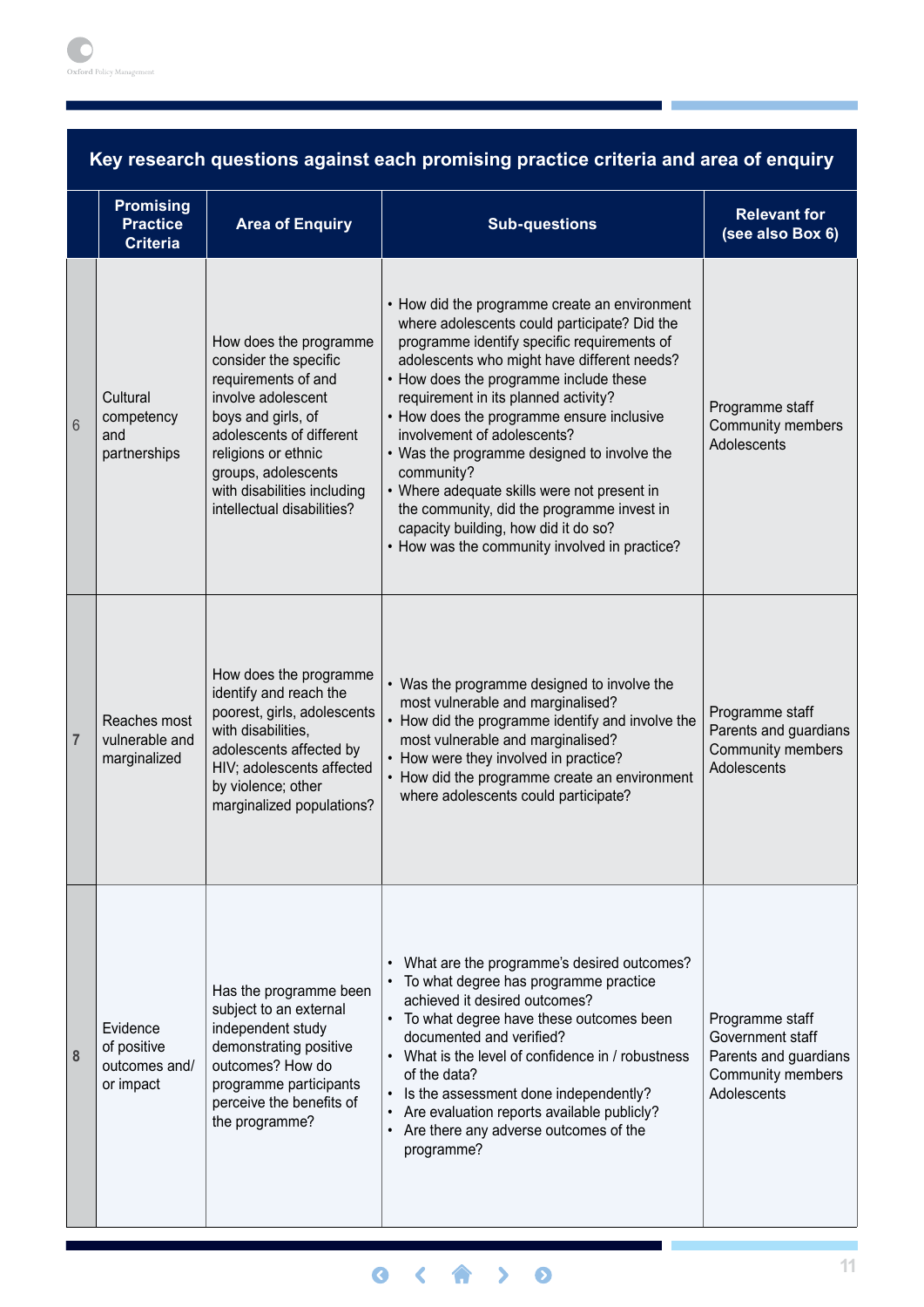# **Box 4**

**Key research questions against each promising practice criteria and area of enquiry**

|    | <b>Promising</b><br><b>Practice</b><br><b>Criteria</b> | <b>Area of Enquiry</b>                                                                                                                                                                                                                                                                                                                                                                                                                                                                                   | <b>Sub-questions</b>                                                                                                                                                                                                                                                                                                                                                                                                                                                                                                                                                                                                                                                                                                                                                                                                                                                                                      | <b>Relevant for</b><br>(see also Box 6)                                                                                                            |
|----|--------------------------------------------------------|----------------------------------------------------------------------------------------------------------------------------------------------------------------------------------------------------------------------------------------------------------------------------------------------------------------------------------------------------------------------------------------------------------------------------------------------------------------------------------------------------------|-----------------------------------------------------------------------------------------------------------------------------------------------------------------------------------------------------------------------------------------------------------------------------------------------------------------------------------------------------------------------------------------------------------------------------------------------------------------------------------------------------------------------------------------------------------------------------------------------------------------------------------------------------------------------------------------------------------------------------------------------------------------------------------------------------------------------------------------------------------------------------------------------------------|----------------------------------------------------------------------------------------------------------------------------------------------------|
| 9  | Sustainable<br>and replicable                          | Did the programme put<br>in place plans for the<br>project to be sustainable<br>after the initial phase was<br>complete: this includes<br>finance, policy and<br>delivery structures?                                                                                                                                                                                                                                                                                                                    | <b>Sustainability</b><br>• Did the programme integrate with existing<br>government or non-government or private<br>institutional structures? How did it do so?<br>• How is the programme designed to integrate<br>with networks and key stake holders in the<br>community?<br>• What measures did the programme undertake<br>to ensure sustainability? Have these measures<br>been adequate?<br>• What level of resources are required for<br>the programme to be sustained? Are these<br>resources available when the programme<br>withdraws support?<br>• What are the long-term effects (observable<br>after the programme ends) achieved by the<br>programme?<br><b>Replicability</b><br>• How have programmatic practice been<br>replicated?<br>• How have programmatic practice been<br>adapted?<br>• Has the programme proved to be effective in<br>different contexts (geography, society, etc.?) | Programme staff<br>Government staff<br>Parents and guardians<br>Community members<br>Adolescents<br>Other civil society<br>organisations<br>Donors |
| 10 | Involved and<br>empowered<br>adolescents               | • Was the programme designed to involve<br>adolescents?<br>Did the programme<br>create a safe space<br>• Where adolescents required additional skills<br>for adolescents to<br>to participate, did the programme invest in<br>capacity building, and how did it do so?<br>actively participate<br>and contribute to the<br>• How were adolescents involved in practice?<br>• How did the programme create an<br>programme's plan and<br>environment where adolescents could<br>delivery?<br>participate? |                                                                                                                                                                                                                                                                                                                                                                                                                                                                                                                                                                                                                                                                                                                                                                                                                                                                                                           | Programme staff<br>Adolescents                                                                                                                     |
| 11 | Innovative                                             | Was the programme<br>design flexible when<br>required to change<br>and adapt to new<br>information and<br>challenges?                                                                                                                                                                                                                                                                                                                                                                                    | • How did the programme recognise and<br>solve challenges?<br>• Did the programme use the M&E data to<br>change and improve their strategy? How<br>did they do so?<br>In what way did the programme<br>demonstrate flexibility?                                                                                                                                                                                                                                                                                                                                                                                                                                                                                                                                                                                                                                                                           | Programme staff                                                                                                                                    |

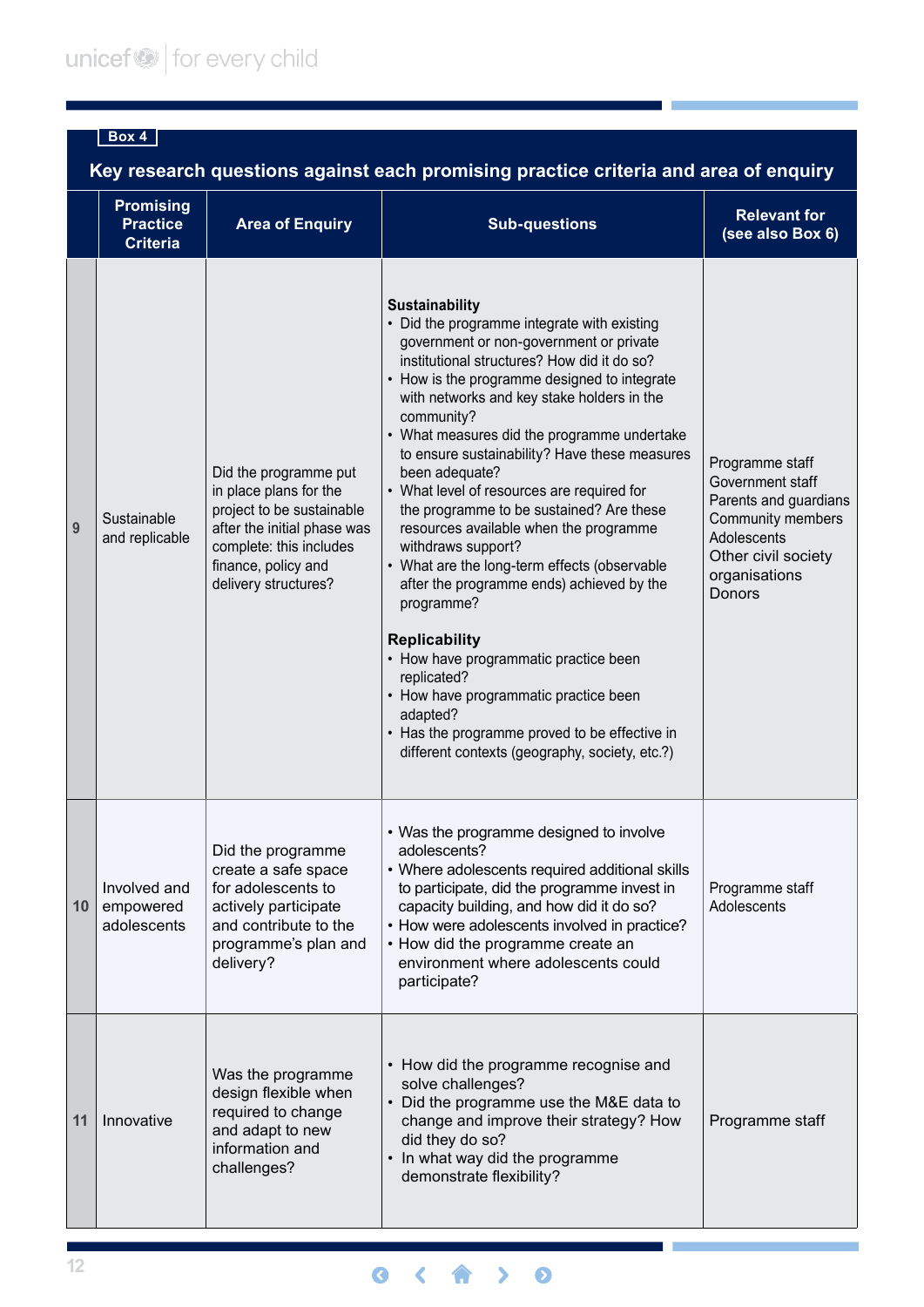# <span id="page-12-0"></span>Section III

#### **1. How to measure a promising practice**

#### **1.1. Define common minimum criteria**

Defining minimum criteria against which a programme will be reviewed allows for a transparent and efficient way to determine if the programme merits further review as promising practice. For this purpose, a set of essential criteria that a programme must fulfil to be pre-selected for consideration as a promising practice should be defined. For example, the pre-selection essential criteria

#### **Box 5**

# **promising practice pre- selection essential criteria**

**#1. Evidence based programme design:** How does programme design comply with international and national obligations and commitments on human rights and gender equality; how is the programme design evidence based?

**#5. Monitoring and evaluation:** Is there a monitoring and evaluation plan and evidence of its execution?

**#9. Sustainable and replicable:** Did the programme put in place plans for the project to be sustainable after the initial phase was complete: this includes finance, policy and delivery structures?

**#10. Involved and empowered adolescents and youth:** Did the programme create a safe space for adolescents to actively and meaningfully participate and contribute to the programme's plan and delivery?

for the review of programming for adolescent wellbeing in Indonesia) were determined after an in-depth literature review and following discussion with stakeholders (Box 5.) For other programmes, another set of criteria may be identified. The selected common minimum criteria should reflect the literature on best and promising practice in programming in the sector or sub-sector that is being reviewed. If the programme under review fails to meet the common minimum criteria, it does not stand the test of a promising practice.

#### **1.2.Decide if you are reviewing a single programme or intervention or multiple programmes**.

When more than one programme or intervention is being considered you may want to conduct a preselection, in addition to application of the 'essential criteria'. These can be determined through an initial desk review.

An initial screening for pre-selection applies a score of 1 for 'YES meets criterion', and 0 for 'NO does not meet criterion'. Programmes are required to achieve a score of 6 (roughly 50%) to move to further review. Where documentary evidence has not been provided in response to follow-up requests, or is not available a zero score should be applied.

#### **1.3. Conduct a desk review to gather as much information about the programme as possible**. This can include,

- Research which contributed to the programme design – this can be global, regional or incountry; It can include qualitative and quantitative information
- Programme documents which describe why the intervention was selected, the intended impact and/or outcome and the proposed activities, the programme monitoring and evaluation plan and the programme budget

#### **Hints and Tips**

Decide at the start how you want to curate your documents to make it easier to reference them; perhaps the documents can be divided into policy, legislation, global and regional commitments, peer reviewed, grey literature, programme documents and other. Depending on context you might set up a spreadsheet to do this.



 $\bullet$  $\epsilon$  $\bullet$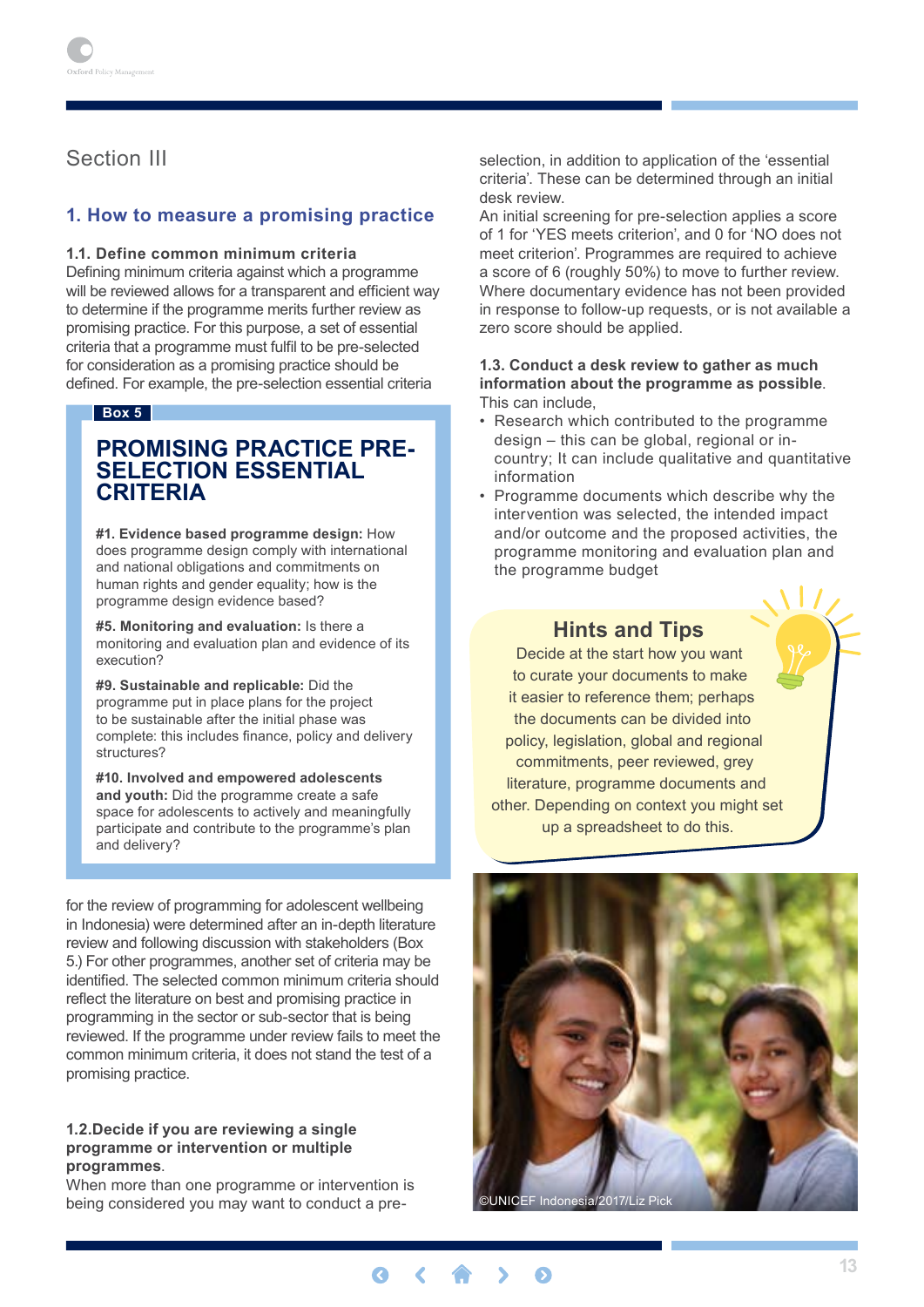<span id="page-13-0"></span>**1.4 Hold a meeting with key stakeholders and explain the process.** This helps to make sure that stakeholders who participate in the planning, design, implementation or policy development in the sector are aware of the matrix and can verify the validity of the document. Sharing plans of the review early not only strengthen the review process but also encourage full cooperation. During this meeting, you can ask for additional or missing documentation, which you did not find during the document review.

Where possible the inclusion of adolescent representatives is encouraged. You can consider holding a preparatory meeting with the adolescents to get ready for the interaction with the other stakeholders.

# **Hints and Tips**

When asking for documents it is important to be specific – ask for information which is relevant and useful to your enquiry, for example, the narrative description of the programme and its accompanying log frame and budget, or the baseline and end line surveys. A Terms of Reference for a programme evaluation which has not yet been contracted does not substitute for the evaluation itself. Protect yourself from having to sift through too much information.

#### **1.5 Final selection of programme or programmes**

**for in-depth case study.** Following the desk review and meeting with stakeholders you will know if you have enough information to select programmes for in-depth case study. Reviewing what you already know against the 11 criteria will help you to make this decision. For example, you will have some idea if there is a robust evidence base supporting the programme design; you will also know if the programme has specified its intended outcomes and the activities in place to achieve them. If, through your research you find that this information is not available, you may decide not to take any further action.



#### **Promising Practice Review Flow Chart (Box 6)**



**1.6 Data collection.** During this phase, you are trying to understand how the programme was designed, implemented and scaled up and whether respondents perceive programme practices to be promising. You will need to conduct participatory activities and discussions as well as in-depth interviews with key stakeholders (Box 8). These stakeholders can include,

- The Head Of The Programme And Key Programme Staff,
- Government Staff Responsible For Planning, Implementing And Monitoring,
- Adolescents Who Have Been Or Who Are Involved In The Programme,
- Teachers, Health Workers Or Other Professionals,
- Parents And Family Members,

• Community Leaders And Community Members. You can design a review plan for each programme which identifies how many key informant interviews and focus group discussions to hold, Box 7. It is feasible that a full list of stakeholders will not be developed from the initial literature review. However early interviews with key informants may enable the researchers to identify other respondents using a snowball sampling process.

### **Hints and Tips**

Following the document review and stakeholder meeting you can choose the data collection tools and instruments to best fit the context. For example, during the testing the researchers used Programme Performance Score Cards and Timeline Trend Analysis exercises in focus group discussions.

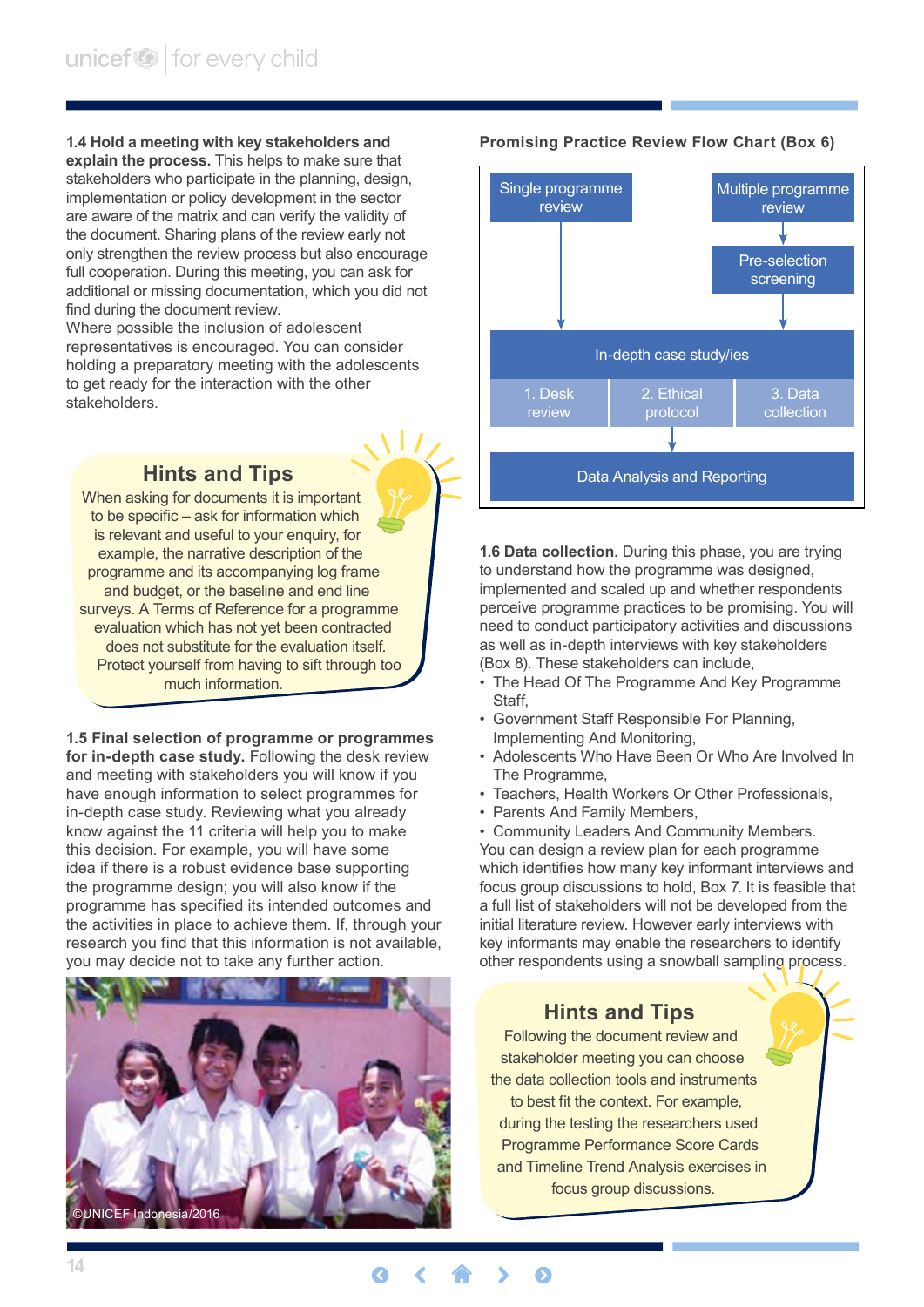| Box 7<br><b>Level</b>      | <b>Key Informant</b><br><b>Interviews</b> | <b>Focus Group</b><br><b>Discussion</b> |
|----------------------------|-------------------------------------------|-----------------------------------------|
| <b>Provincial level</b>    | $1 - 2$                                   | N/A                                     |
| <b>District level</b>      | $1 - 2$                                   | N/A                                     |
| Programme lead             | 1                                         | N/A                                     |
| Programme<br>team          | N/A                                       | 1                                       |
| Adolescents                | If required                               | $\overline{2}$                          |
| Teacher / Health<br>worker | $\mathbf 1$                               | N/A                                     |
| Parents                    | $1 - 2$                                   |                                         |
| Community level            | $1 - 2$                                   | $1 - 2$                                 |
| <b>Total</b>               | $6 - 9$                                   | $4 - 5$                                 |



**1.7 Selecting who to speak to.** You can then begin to put names to the potential list of people you would like to speak to, Box 8.

|  |  | <b>Potential list of respondents (Box 8)</b> |  |  |
|--|--|----------------------------------------------|--|--|
|--|--|----------------------------------------------|--|--|

| <b>Level</b>                                                                                                                                            | <b>List of respondents</b>                                                                                                                                                                                                  |
|---------------------------------------------------------------------------------------------------------------------------------------------------------|-----------------------------------------------------------------------------------------------------------------------------------------------------------------------------------------------------------------------------|
| Programme staff                                                                                                                                         | Programme director, chief<br>of programme at national<br>and/or provincial level<br>involved in planning                                                                                                                    |
| Programme implementers<br>at provincial and<br>village level                                                                                            | $1 - 2$                                                                                                                                                                                                                     |
| Programme M&E staff (if<br>available)                                                                                                                   | 1                                                                                                                                                                                                                           |
| Programme volunteers                                                                                                                                    | N/A                                                                                                                                                                                                                         |
| Government staff                                                                                                                                        | Government<br>representative district<br>level                                                                                                                                                                              |
| Any other government<br>staff involved in planning,<br>implementation or scale-<br>up of the programme                                                  | 1                                                                                                                                                                                                                           |
| Adolescent beneficiaries<br>(and non-beneficiaries)                                                                                                     | Respondents will be<br>selected based on the<br>programme, but will<br>include boys and girls,<br>vulnerable youth, such<br>as adolescents who<br>are not in educational<br>institutions, respondents<br>with disabilities. |
| The team will especially<br>attempt to interview<br>adolescents who may not<br>have participated in the<br>intervention, to ensure a<br>balanced review |                                                                                                                                                                                                                             |
| <b>Community members</b>                                                                                                                                | <b>Community leaders</b><br>including religious leaders<br>and community elders                                                                                                                                             |
| Community health<br>workers, teachers                                                                                                                   |                                                                                                                                                                                                                             |
| Other community<br>members or volunteers<br>that may have<br>participated in the<br>programme's planning<br>and implementation                          |                                                                                                                                                                                                                             |
| Parents and guardians                                                                                                                                   | Parents and guardians of<br>adolescents involved in<br>the programme                                                                                                                                                        |

8< A > 0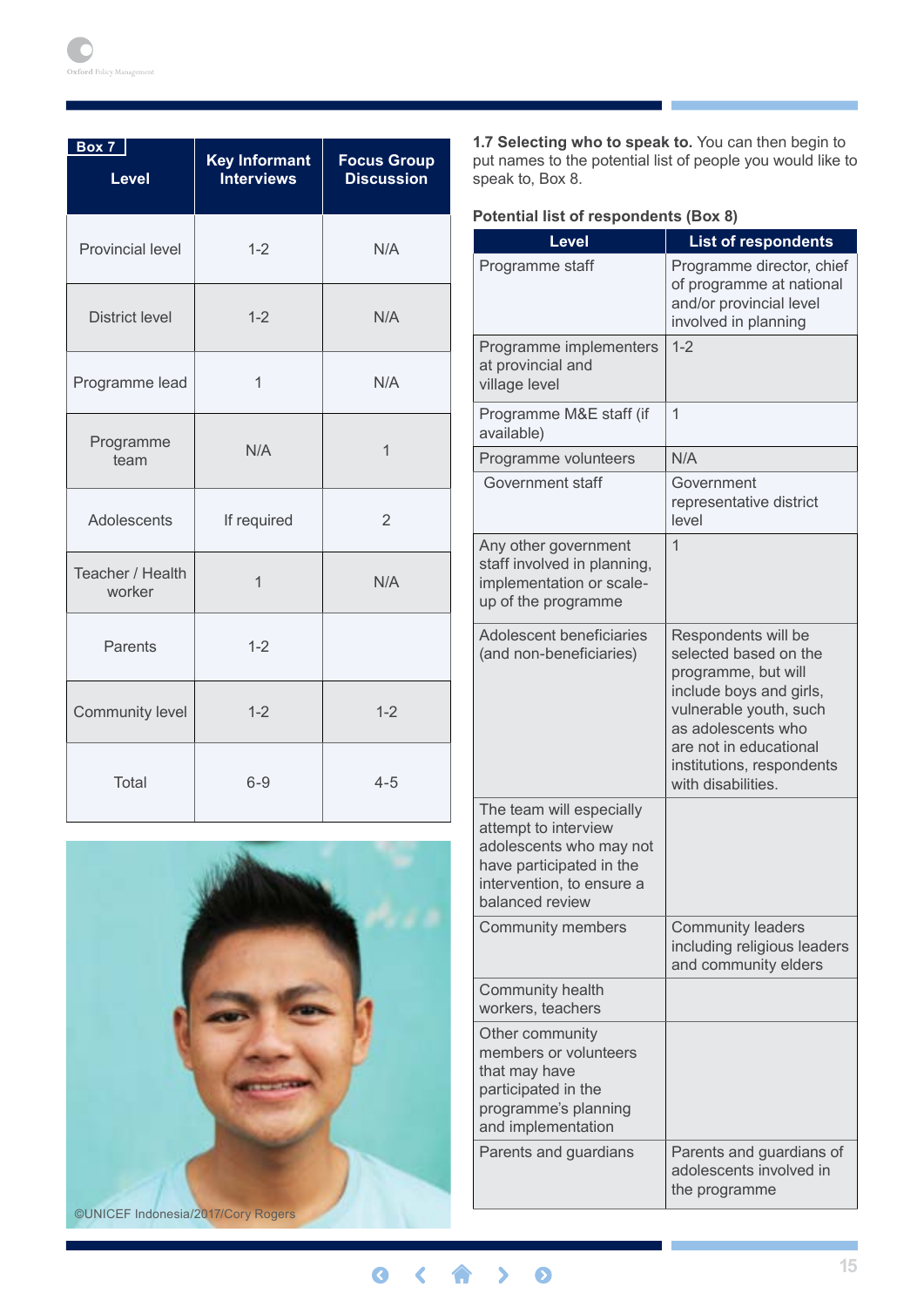#### <span id="page-15-0"></span>**Box 9**

### **Types of information contained in the comprehensive notes**

**1. Quotes –** These are the well-said sentences or phrases that illustrate an important point of view because they are enlightening or eloquently expressed. Place name or initials and gender of speaker next to quote as you may not be able to write the quote in its entirety.

**2. Non-verbal cues from participants –** Head nodding, laughter, discomfort, pauses. Make note of non-verbal cues but don't make assumptions about what they mean.

**3. Wording and timing of probes –** Note language that the lead facilitator uses as well. At what point in the questioning did the facilitator ask a probe? This helps to determine unaided responses and possible differences in how a question was asked.

**4. Key points and themes for each question –**  These will likely be identified by several different participants. Or sometimes they are said only once, but in such a manner that deserves attention.

**5. Follow-up questions that could be asked –** The facilitator is busy directing the discussion and may miss the importance of a follow-up.

**6. Big ideas, hunches or thoughts of the note-taker –** Occasionally you may identify new concepts that will be helpful in later analysis. Jotting these down increases the likelihood they will be remembered during the analysis phase.

7**. Balancing views -** Please remember to note if the same participant states an opinion multiple times to avoid over-emphasizing the view during analysis

**1.8 Data capture and analysis.** During the interviews and focus group discussions you should keep comprehensive notes of the discussion, noting any other observations or views separately (Box9). It is useful to have someone with you to help capture these notes so that you can concentrate on the discussion.

**1.9. Final promising practice case study.** After an FGD or interview is finished, you should take time to make sure you have an accurate picture or record of any visual outputs (e.g. from any participatory tools used etc.). You should also check the notes taken are an accurate record of the discussion, capture any important quotes, and comment on important features of the respondent/ participants. You should confer with your note taker on the highlights of the interview/ discussion in relation to thematic areas and major points and issues raised. This allows you to synthesise the interviews with different respondents into a final case study debrief, Box 10.

#### **Scoring process**

Scores are based on a triangulation of responses – ranging from programme staff responses as well as adolescents who were beneficiaries or intended beneficiaries of the programme. To ensure findings are robust, programme literature should be juxtaposed against the views of key stakeholders such as government and community leaders, and key researchers in the sector.

Scores must be explained and justified through a narrative process in the headline and detailed findings. Scores are not used as an evaluation of the programme's efficacy or impact. Rather, they enable the reviewer and the reader to determine the degree to which a programme's processes are promising and highlight those that are not.



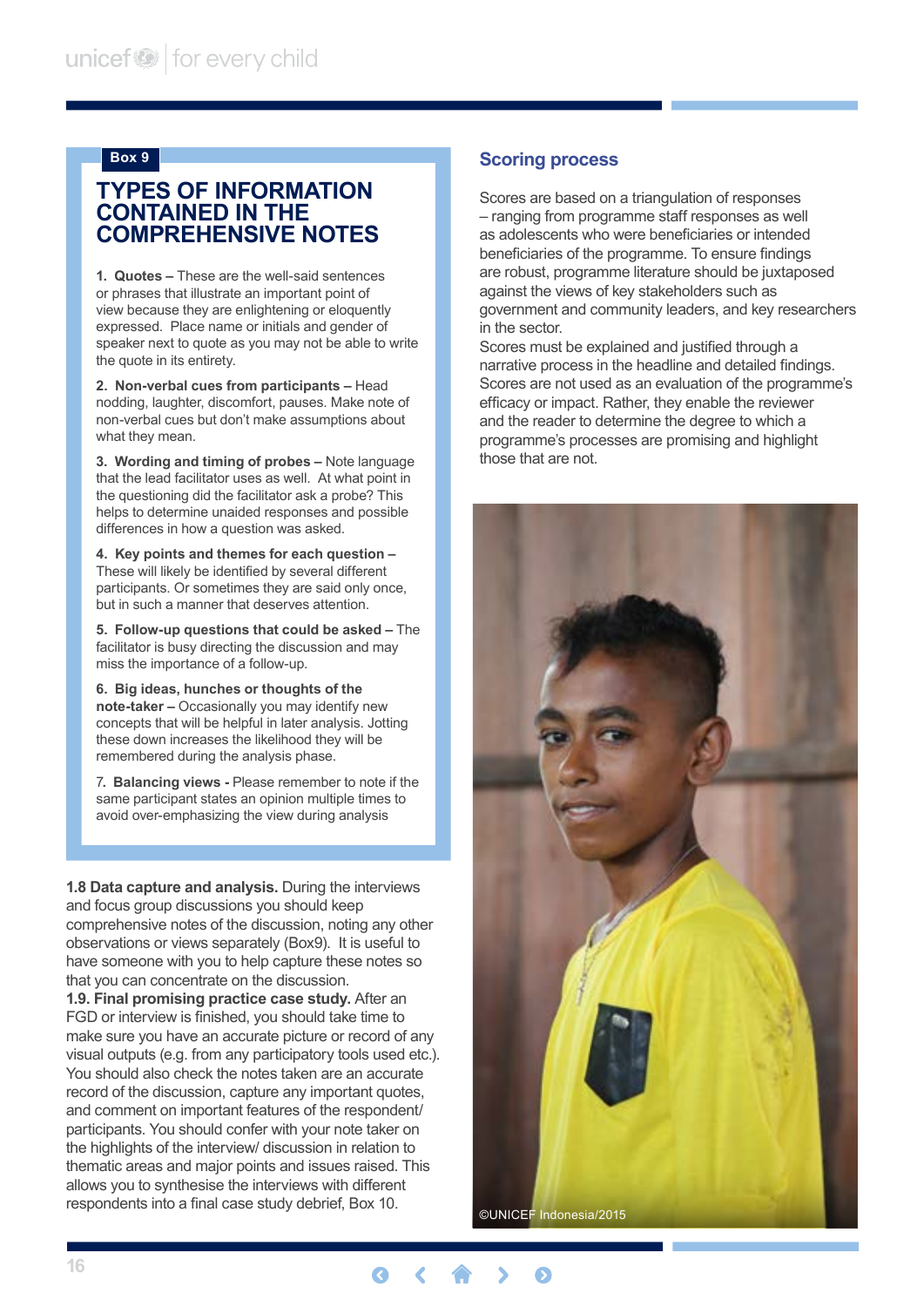| Box 10. Template for promising practices case study                                                                                                                                                             |                                                                                                                                                                                                                    |          |                                                                                                                                                                                                                                    |            |                              |                                    |
|-----------------------------------------------------------------------------------------------------------------------------------------------------------------------------------------------------------------|--------------------------------------------------------------------------------------------------------------------------------------------------------------------------------------------------------------------|----------|------------------------------------------------------------------------------------------------------------------------------------------------------------------------------------------------------------------------------------|------------|------------------------------|------------------------------------|
| Name of the<br>programme                                                                                                                                                                                        |                                                                                                                                                                                                                    |          |                                                                                                                                                                                                                                    |            |                              |                                    |
| <b>UNICEF</b><br>Adolescent<br>Health and<br><b>Country Tracker</b><br>Wellbeing<br>(ACT)                                                                                                                       |                                                                                                                                                                                                                    |          | Education and<br>Learning                                                                                                                                                                                                          | Protection | Transition to<br><b>Work</b> | Participation<br>and<br>Engagement |
| Principle domain of<br>ACT which applies                                                                                                                                                                        |                                                                                                                                                                                                                    |          |                                                                                                                                                                                                                                    |            |                              |                                    |
| Subsidiary domains<br>of ACT which apply                                                                                                                                                                        |                                                                                                                                                                                                                    |          |                                                                                                                                                                                                                                    |            |                              |                                    |
| Short description of<br>the programme                                                                                                                                                                           |                                                                                                                                                                                                                    |          |                                                                                                                                                                                                                                    |            |                              |                                    |
|                                                                                                                                                                                                                 |                                                                                                                                                                                                                    |          | *indicates the four essential criteria agreed with stakeholders that a project must fulfil to be<br>considered as a promising practice                                                                                             |            |                              |                                    |
|                                                                                                                                                                                                                 | ** applies a score of 1 for YES meets criterion, and 0 for NO does not meet criterion; programmes<br>are required to achieve a score of 6 to be considered a promising practice (Sammon and others<br>2017 pg. 31) |          |                                                                                                                                                                                                                                    |            |                              |                                    |
| <b>Undetermined Practice does</b><br>not yet meet emerging or<br>promising practice criteria or<br>there is insufficient information to<br>determine if it will meet emerging<br>or promising practice criteria |                                                                                                                                                                                                                    | criteria | <b>Emerging Practice meets</b><br>most of the criteria but there<br>is insufficient information<br>Promising Practice meets all the criteria for<br>promising practice<br>to determine if it currently<br>meets promising practice |            |                              |                                    |
|                                                                                                                                                                                                                 |                                                                                                                                                                                                                    |          | <b>Promising Practices Criteria</b>                                                                                                                                                                                                |            |                              |                                    |
| evidence based?                                                                                                                                                                                                 |                                                                                                                                                                                                                    |          | Evidence-based programme design: How does programme design comply with international and national*<br>obligations and commitments on human rights and gender equality; how is the programme design                                 |            |                              | Score 0/1                          |
| Headline: One or two lines summing up the detailed findings                                                                                                                                                     |                                                                                                                                                                                                                    |          |                                                                                                                                                                                                                                    |            |                              |                                    |
| interviews and focus group discussions                                                                                                                                                                          |                                                                                                                                                                                                                    |          | Detailed findings: What you learned about the programme from the desk review, from key informant                                                                                                                                   |            |                              |                                    |
| are related to those outcomes?                                                                                                                                                                                  |                                                                                                                                                                                                                    |          | A theory of change: How does the programme specify intended outcomes and describe the activities that                                                                                                                              |            |                              | Score 0/1                          |
| Headline:                                                                                                                                                                                                       |                                                                                                                                                                                                                    |          |                                                                                                                                                                                                                                    |            |                              |                                    |
| Detailed findings:                                                                                                                                                                                              |                                                                                                                                                                                                                    |          |                                                                                                                                                                                                                                    |            |                              |                                    |
|                                                                                                                                                                                                                 |                                                                                                                                                                                                                    |          | Programme documentation: Is there a book, manual, or other available writings and training materials that<br>specify the components of the programme and describe how to administer it?                                            |            |                              | Score 0/1                          |
| Headline:                                                                                                                                                                                                       |                                                                                                                                                                                                                    |          |                                                                                                                                                                                                                                    |            |                              |                                    |
| Detailed findings:                                                                                                                                                                                              |                                                                                                                                                                                                                    |          |                                                                                                                                                                                                                                    |            |                              |                                    |
|                                                                                                                                                                                                                 |                                                                                                                                                                                                                    |          |                                                                                                                                                                                                                                    |            |                              |                                    |

T.

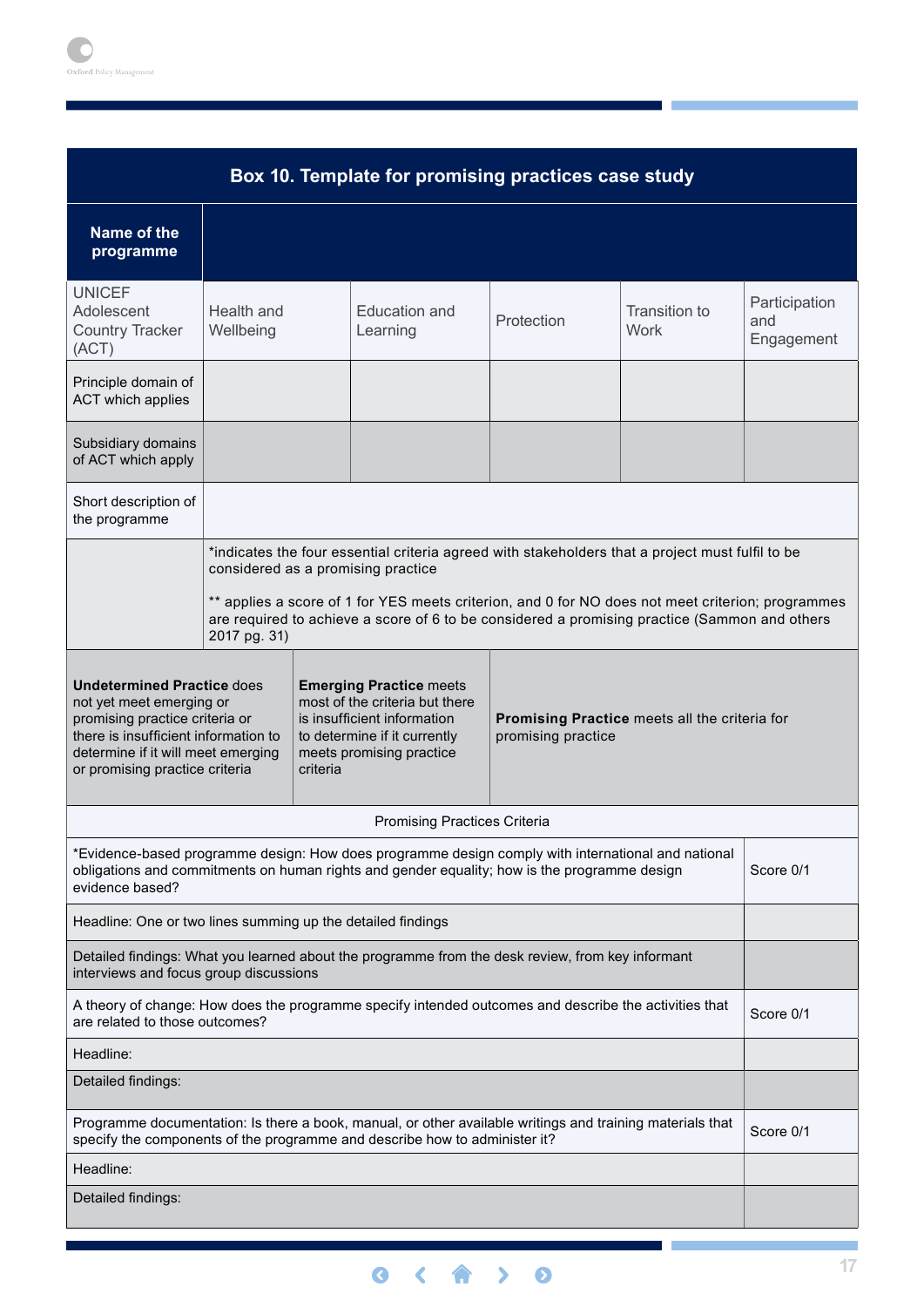| Box 10. Template for promising practices case study                                                                                                                                                                                                                     |           |
|-------------------------------------------------------------------------------------------------------------------------------------------------------------------------------------------------------------------------------------------------------------------------|-----------|
| Accepted practice: How do stakeholders demonstrate general acceptance of the programme as<br>appropriate for use with adolescents?                                                                                                                                      | Score 0/1 |
| Headline:                                                                                                                                                                                                                                                               |           |
| Detailed findings:                                                                                                                                                                                                                                                      |           |
| *Monitoring and evaluation: Is there a monitoring and evaluation plan and evidence of its execution?                                                                                                                                                                    | Score 0/1 |
| Headline:                                                                                                                                                                                                                                                               |           |
| Detailed findings:                                                                                                                                                                                                                                                      |           |
| Cultural competency and partnerships: How does the programme consider the specific requirements of<br>and involve adolescent boys and girls, adolescents of different religions or ethnic groups, adolescents with<br>disabilities including intellectual disabilities? | Score 0/1 |
| Headline:                                                                                                                                                                                                                                                               |           |
| Detailed findings:                                                                                                                                                                                                                                                      |           |
| Reaches most vulnerable and marginalised: How does the programme identify and reach the poorest,<br>girls, adolescents with disabilities, adolescents affected by HIV; adolescents affected by violence; other<br>marginalized populations?                             | Score 0/1 |
| Headline:                                                                                                                                                                                                                                                               |           |
| Detailed findings:                                                                                                                                                                                                                                                      |           |
| Evidence of positive outcomes and/or impact: Has the programme been subject to an external<br>independent study demonstrating positive outcomes? how do programme participants perceive the<br>benefits of the programme?                                               | Score 0/1 |
| Headline:                                                                                                                                                                                                                                                               |           |
| Detailed findings:                                                                                                                                                                                                                                                      |           |
| *Sustainable and replicable: Did the programme put in place plans for the project to be sustainable after<br>the initial phase was complete: this includes finance, policy and delivery structures?                                                                     | Score 0/1 |
| Headline:                                                                                                                                                                                                                                                               |           |
| Detailed findings:                                                                                                                                                                                                                                                      |           |
| *Involved and empowered adolescents: Did the programme create a safe space for adolescents to actively<br>participate and contribute to the programme's plan and delivery?                                                                                              | Score 0/1 |
| Headline:                                                                                                                                                                                                                                                               |           |
| Detailed findings:                                                                                                                                                                                                                                                      |           |
| Innovative: Was the programme design flexible when required to change and adapt to new information and<br>challenges?                                                                                                                                                   | Score 0/1 |
| Headline:                                                                                                                                                                                                                                                               |           |
| Detailed findings:                                                                                                                                                                                                                                                      |           |
| # and details of KII and FGD conducted:                                                                                                                                                                                                                                 |           |
| F<br><b>FGD/KII</b><br>#participants<br>Discription<br>м                                                                                                                                                                                                                |           |
| Reference documents:                                                                                                                                                                                                                                                    |           |
| Comments and recommendations:                                                                                                                                                                                                                                           |           |

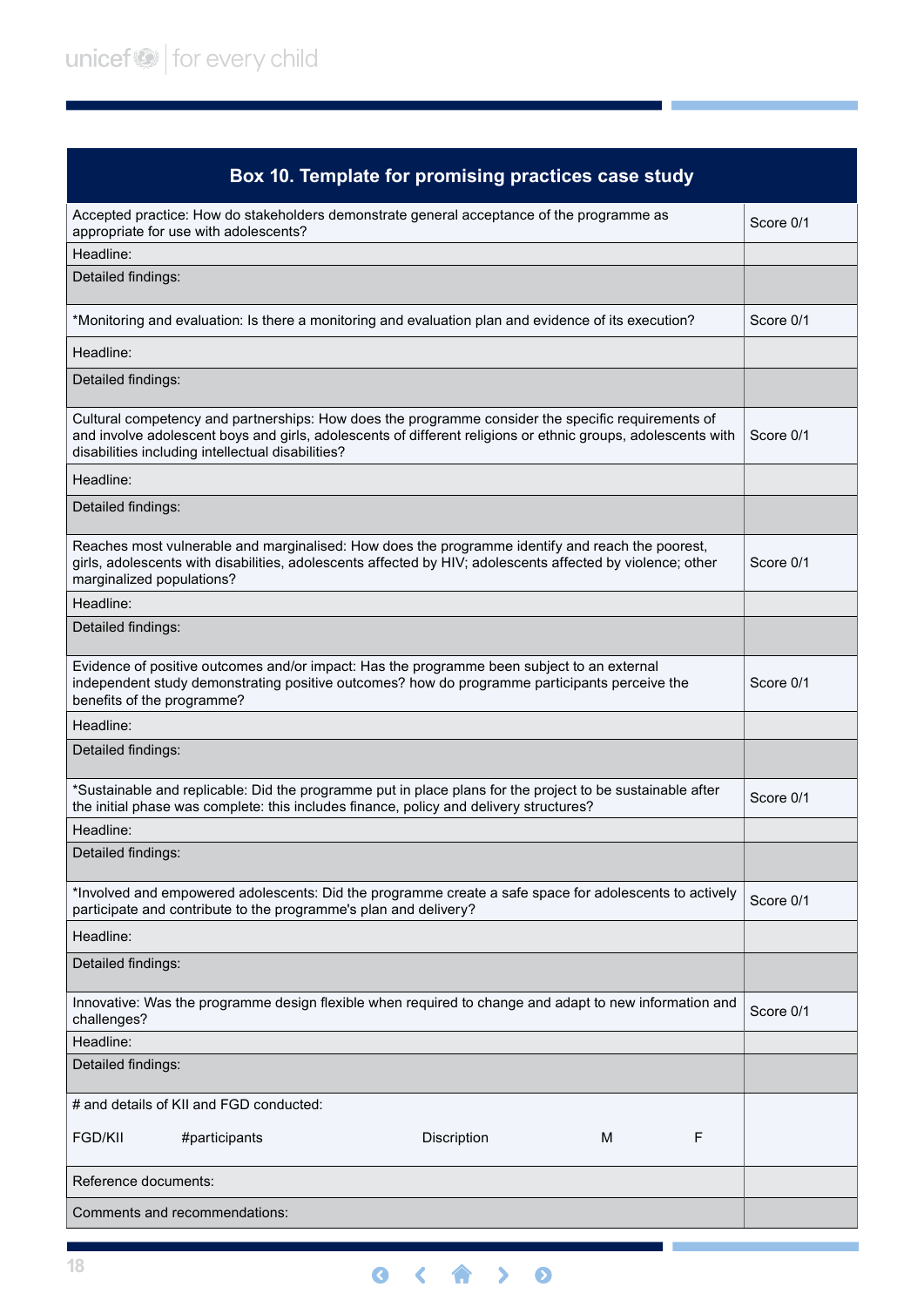# <span id="page-18-0"></span>Section IV.

#### **Using the framework during design and implementation**

The Promising Practices Matrix can be used flexibly, for example, as a checklist during the programme design phase. Programmers can work together in groups to interrogate programme design against each of the criteria. Where a specific criterion cannot be measured because implementation has not yet begun, it can be considered a trigger question to help you think about how this can be measured in the future. For example, criterion # 8 evidence of positive outcomes/impact can prompt you to think about the design of the M&E framework for your programme. This may involve a mid-term evaluation using the promising practice methodology to make sure you are on-track and to offer an opportunity to course correct. You can also use the framework as a checklist and questionnaire during steering/advisory group meetings and regular quarterly monitoring processes.

**Ethical considerations.** Conducting qualitative field work requires high ethical standards to ensure that expectations are not raised, confidentiality is maintained, and respondents are not forced to participate or encouraged to speak about subjects that may be difficult or traumatising for them. You will therefore need to develop an ethical protocol which details

- How you will obtain consent (and assent from adolescents under the age of 18 years)
- How you will maintain the privacy and confidentiality of respondents
- What to do in the case of disclosure, including how to end data collection if the discussion becomes distressing for individuals, and how to make an appropriate referral for follow-up support

You will also consider if local Ethical Review Board approval is required and if so obtain this approval before data collection commences.

For more information on UNICEF procedures for Ethical Standards in Research, Evaluation, Data Collection and Analysis see https://www.unicef.org/supply/files/ ATTACHMENT\_IV-UNICEF\_Procedure\_for\_Ethical\_ Standards.PDF

Details on the Ethical Research Involving Children Project (ERIC) can be found at http://childethics.com Final words. The framework for reviewing Promising Practice in Programming for Adolescent Wellbeing presented here is a standalone methodology which can be applied at any stage of the programme cycle. The matrix presented in Box 3 can serve as an early aid during programme planning and decision making, before a programme is implemented. It is a useful tool against which individuals and teams can benchmark the design process. Or it can serve as a monitoring tool to review an operational programme to make sure it can be considered a future promising practice.

A quick review of the criteria and areas of enquiry against a programme can be done at any time, whilst an in-depth case study review of the programme to collect the evidence will require planning and some resource allocation.

Systematically collecting promising practice data can ensure that mistakes are not replicated, that programmes designed to improve outcomes for adolescents have the intended impact and that those that do work can be described and shared as proven, replicable methodologies.